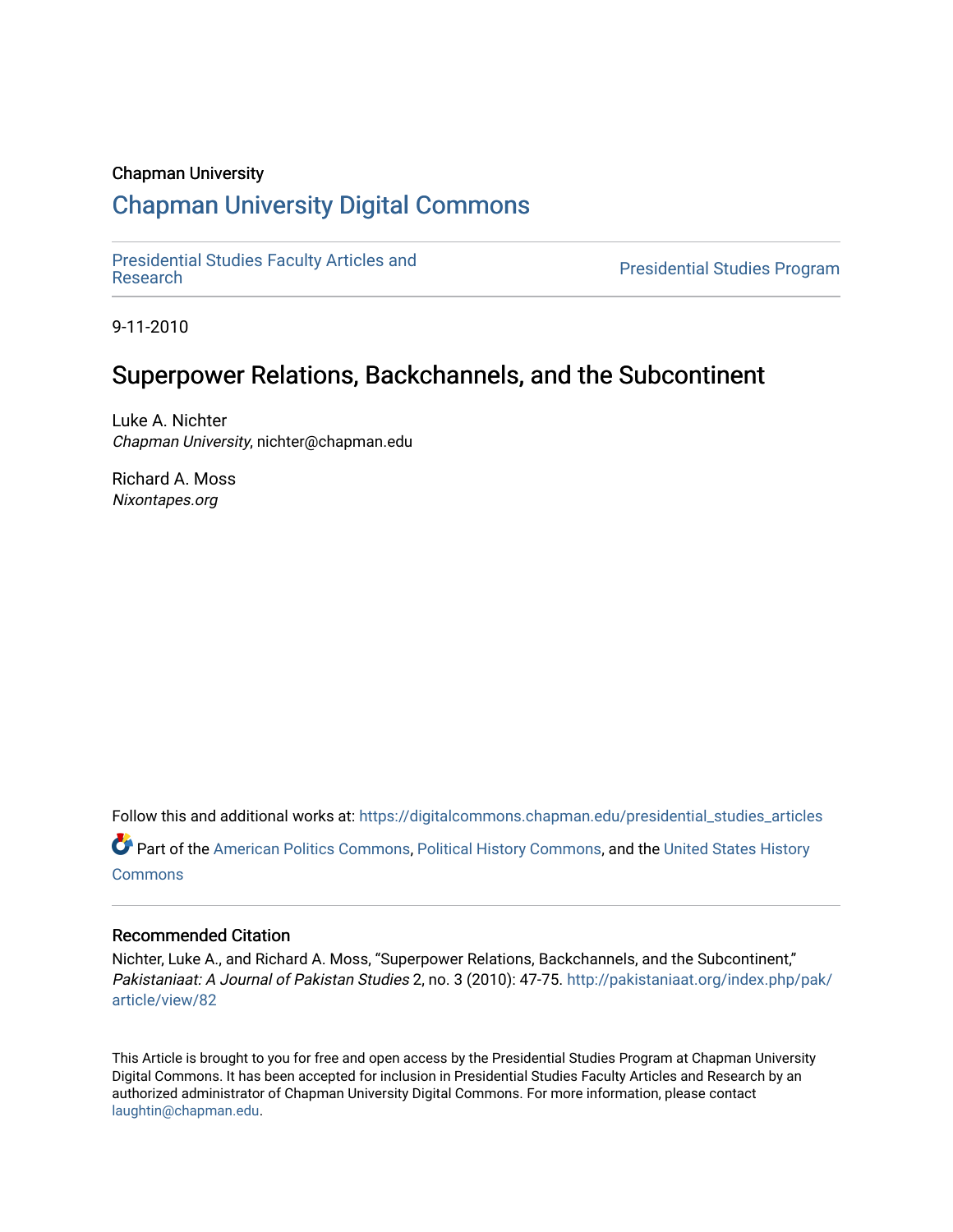## Superpower Relations, Backchannels, and the Subcontinent

### **Comments**

This article was originally published in [Pakistaniaat: A Journal of Pakistan Studies](http://pakistaniaat.org/index.php/pak/article/view/82), volume 2, issue 3, in 2010.

### Creative Commons License



This work is licensed under a [Creative Commons Attribution-Noncommercial-Share Alike 3.0 License](https://creativecommons.org/licenses/by-nc-sa/3.0/).

Copyright The authors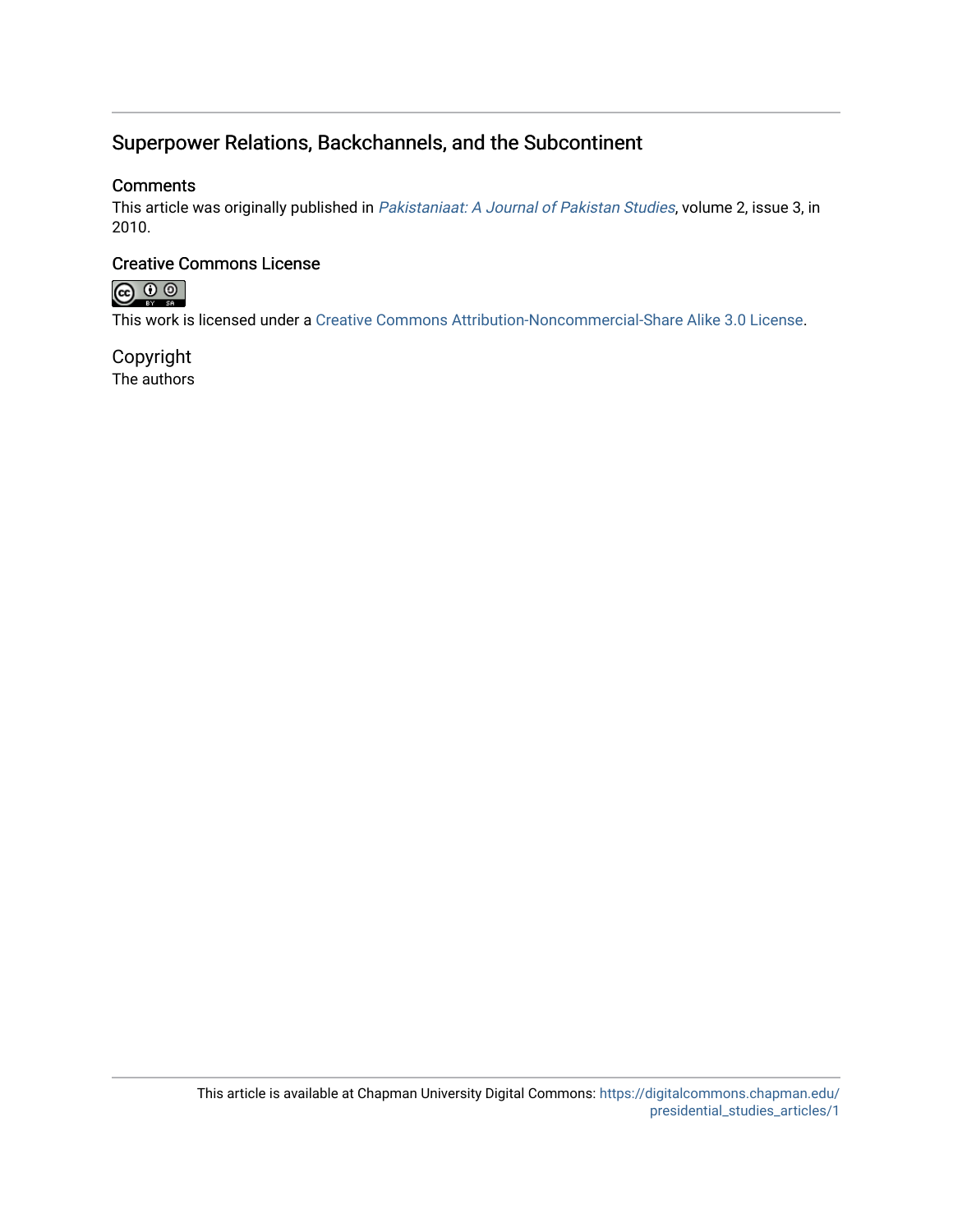# Superpower Relations, Backchannels, and the Subcontinent

# By Luke A. Nichter and Richard A. Moss

Ehrlichman: And the India-Pakistan thing in that larger canvas is really not understood by the average guy to be all that important. It's a bunch of— Nixon: Unwashed heathen. They're picking away at each other over there. Ehrlichman: Either side would have been the wrong side.

—December 24,  $1971<sup>1</sup>$ 

Kissinger: Mr. President, by next October people will say: "What India-Pakistan crisis?"...When the history is written, this will look like one of our better maneuvers.

—March 31,  $1972^2$ 

In his 1978 memoir, President Richard M. Nixon claimed, "By using diplomatic signals and behind-the-scenes pressures we had been able to save West Pakistan from the imminent threat of Indian aggression and domination. We had also once again avoided a major confrontation with the Soviet Union."3 Kissinger's far more detailed chapter on "the tilt," in the first volume of his memoirs, *White House Years*, complements and largely corroborates Nixon's.<sup>4</sup> Kissinger argued that Nixon did not want to "squeeze" Pakistani President Agha "Yahya" Khan, and tried to put forward a neutral posture to the bloodshed in East Pakistan that was initially triggered by a series of natural disasters.<sup>5</sup> Kissinger also contended that Nixon did not want to encourage secessionist elements within an ally, Pakistan, which was divided into two wings—East and West—over 1,000 miles apart astride its hostile neighbor, India. Above all, before his secret trip to China in July 1971, Kissinger wanted to preserve the special channel to the People's Republic of China (PRC), and he saw three obstacles to handling the situation in South Asia: "the policy of India, our own public debate, and the indiscipline of our bureaucracy."6 Kissinger stressed that the US attempted to restrain India by making clear American opposition to Indo-Pakistani conflict and attempting to enlist Soviet assistance with their ally, India, towards the same goal. Nevertheless, the two South Asian countries marched towards conflict following a cyclone in November 1970, the resulting devastation and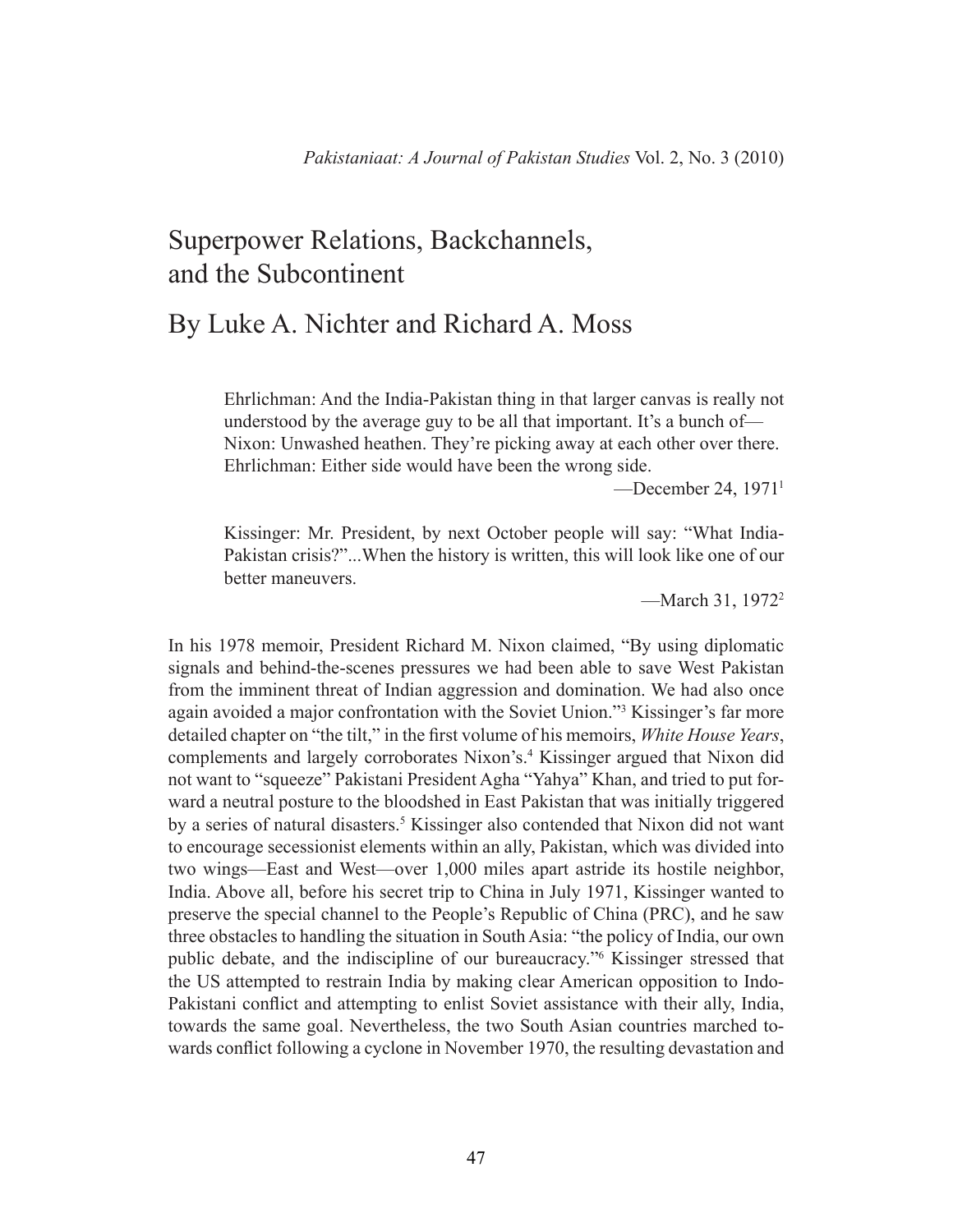flooding in East Pakistan, Yahya's election loss to pro-Bangladeshi independence politician Mujib Rahman in December 1970, and Yahya's subsequent crackdown of "Operation Searchlight" in East Pakistan against Bangladeshi independence in March 1971. The environmental and political upheaval caused an unprecedented refugee crisis as Bengalis fled from East Pakistan into India and, with Indian backing, organized an independent government-in-exile and resistance movement.

The August 1971 Indo-Soviet Treaty of Friendship and Cooperation on the heels of Kissinger's groundbreaking trip to China was, in Kissinger's view, a particular cause for alarm because it "was deliberately steering nonaligned India toward a de facto alliance with the Soviet Union" and enabled India to take an uncompromising stance against the instability in Pakistan.7 Kissinger faulted Indian intransigence, interference in East Pakistan, and a refusal to negotiate on substantive matters, rather than Pakistani provocations, as the precipitating causes of the Indo-Pakistani War of 1971. Kissinger also believed the crisis had been solved at the edge of an abyss by the various messages sent through confidential channels (including the White House-Kremlin "Hot Line") and diplomatic channels to the Soviet Union, which allegedly led to the Indian acceptance of a ceasefire and the preservation of West Pakistan at Soviet behest. Kissinger maintained that Indian restraint on attacking West Pakistan was, in no doubt, due to "a reluctant decision resulting from Soviet pressure, which in turn grew out of American insistence, including the fleet movement and the willingness to risk the [May 1972 Moscow] summit."<sup>8</sup>

In the face of the President's and National Security Advisor's memoirs, however, nearly every other account of the US response to the South Asian crisis has faulted the Nixon administration for its handling of the crisis, for its "tilt" to the dictatorial and arguably genocidal regime of Yahya Khan, its anti-Indian bias, its distorted reading of intelligence, and its claim that the US "saved" West Pakistan by challenging India and the Soviet Union. Critics have further charged that Nixon acted recklessly by sending Task Force 74, a flotilla led by the nuclear-powered aircraft carrier *USS Enterprise*, to the Indian Ocean at the height of the war, thereby exacerbating tensions and risking broader conflict between competing alliances: India and the Soviet Union on one side; the US, the PRC, and Pakistan on the other. 9

The charges levied by critics trace their origin to investigative journalist Jack Anderson's Pulitzer-Prize-winning syndicated columns in December 1971 - January 1972 that documented the Nixon administration's "tilt" towards Pakistan. Anderson's exposé was based on a selection of sensitive, high level, leaked documents he had obtained from the executive branch and the military. The most damaging sources Anderson obtained came from the Washington Special Action Group (WSAG), the National Security Council-based policy body that addressed the South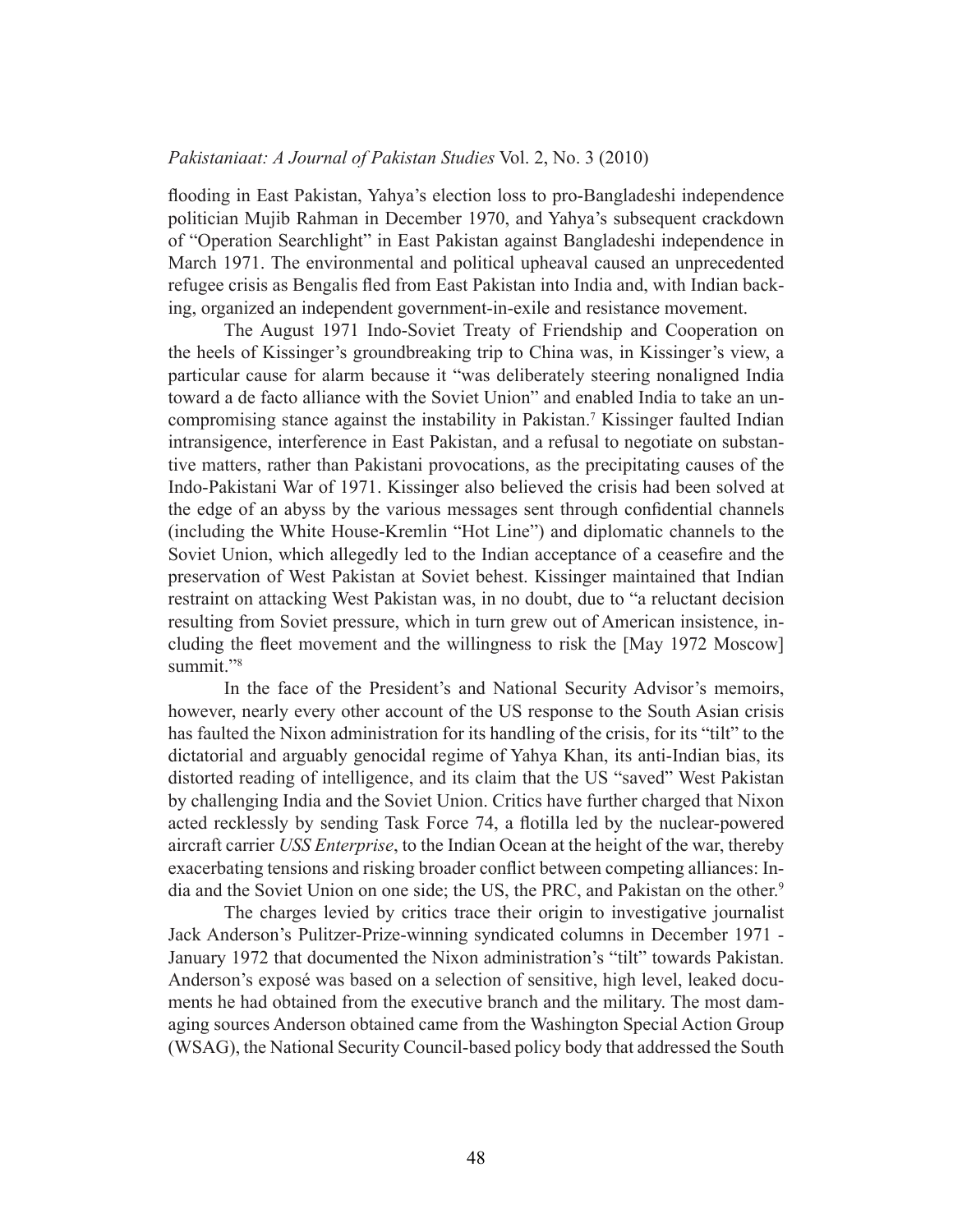Asian crisis. In his 1973 book, *The Anderson Papers*, which further expanded the critique of the Nixon-Kissinger South Asia policy, the journalist charged, "Richard Nixon brought the United States to the edge of another world war. His actions were deliberate; he operated in secret; and he lied to the American people about his actions."<sup>10</sup>

Those critical of Nixon's policy have dominated the historiography of the episode on the Subcontinent and have largely followed Anderson's groundbreaking work, adding new insights based on documentary evidence as it became available over the last four decades. The critics range from ex-State Department officials, such as Christopher Van Hollen and William Bundy, to memoirists, like former Soviet Ambassador to the US Anatoly Dobrynin and Indian Foreign Secretary T. N. Kaul, to journalists, biographers, and historians. Kissinger-biographers number among the critics and include investigative reporter Seymour Hersh, *Time* magazine editor Walter Isaacson, and Finnish scholar Jussi Hanhimäki. Perhaps the best sourced examination focusing on the South Asian episode is the work of historian Robert McMahon, who has based his scholarship on excellent edited volumes produced by F. S. Aijazuddin and Roedad Khan, in addition to two volumes of official documentary series *Foreign Relations of the United States* produced by the State Department.<sup>11</sup>

Yet, despite the preponderance of rich documentary sources, there is still material that has been hitherto untapped. To bridge the gap between the Nixon administration's perceptions and policy responses to the South Asian crisis and war of 1971, this article uses Nixon tapes material that has never been published, in addition to the recently declassified high level US-Soviet "backchannel" exchanges. The tapes provide the candid assessments by Nixon, Kissinger and other policymakers as events were reported across the executive offices, with moments of excitement, disappointment, and a range of emotions expressed in raw, uncensored language.<sup>12</sup> In contrast to the unpolished nature of the tapes, the published US and Soviet backchannel exchanges show the direct, written communications between the White House and the Kremlin in the lead-up to and during the short Indo-Pakistani War of 1971. Soon after Nixon assumed office in 1969, Kissinger, on the President's behalf, met privately with the Soviet Ambassador to the US, Anatoly Dobrynin, and conducted a candid exchange of views that grew to encompass all major issues in superpower relations over the following years. The US Department of State and the Russian Foreign Ministry jointly compiled, translated, annotated, and published nearly the entire record—over one thousand pages—in *US-Soviet Relations in the Era of Détente, 1969-1972*. This unique collection provides an invaluable snapshot into these important meetings between US and Soviet interlocutors, a record that was long shrouded in secrecy.<sup>13</sup>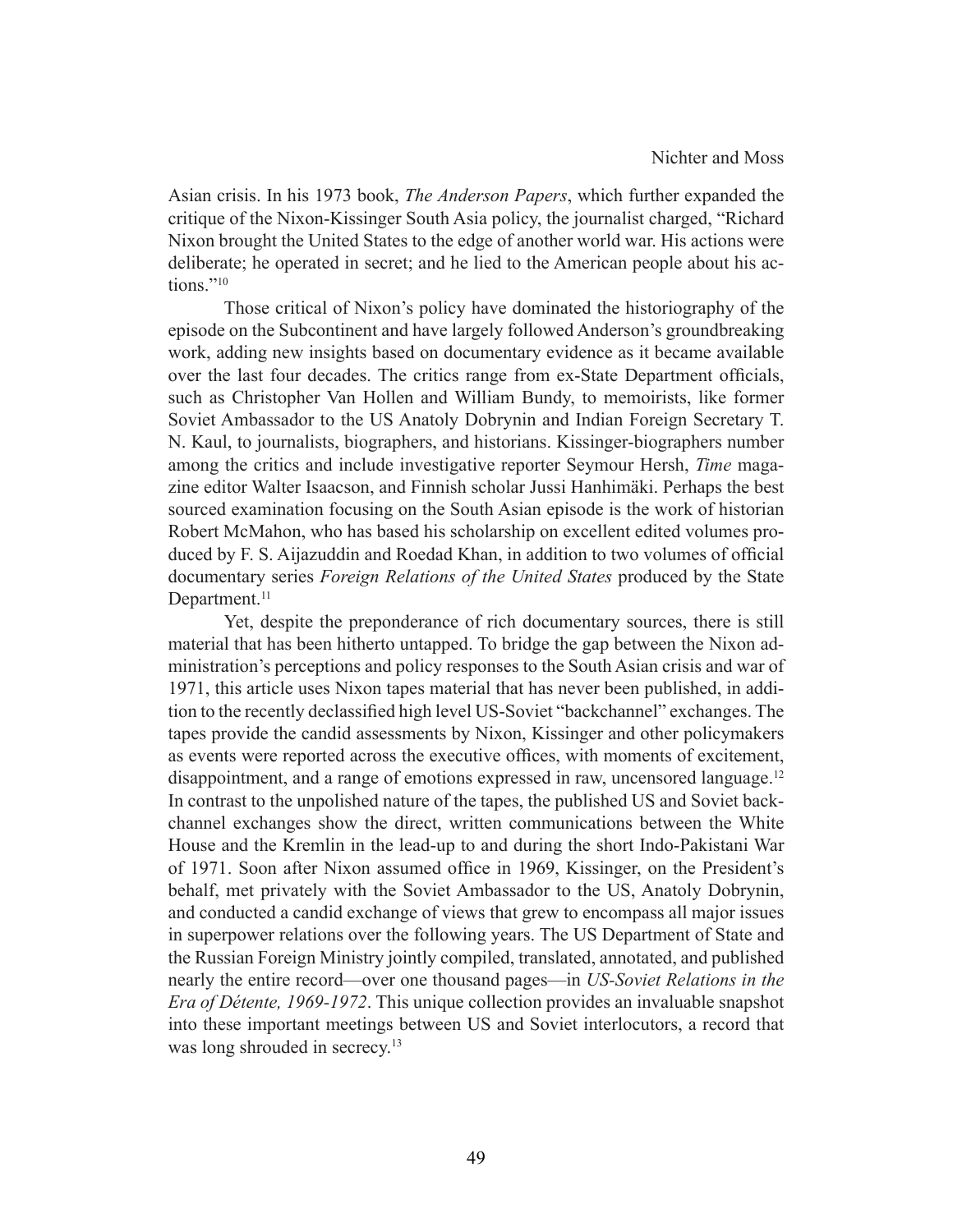Utilizing these new materials, we argue that the Nixon administration's handling of the crisis on the Subcontinent was neither the abject failure as depicted by critics, nor was it the success that Nixon and Kissinger presented in their memoirs. In fact, this article reaches conclusions midway between the administration and its critics. The picture of the White House response to the crisis reveals that although Nixon and Kissinger superimposed a Cold War distortion on a regional situation, they responded logically. The Nixon administration steadily escalated diplomatic signals and the top policymakers sincerely believed that India had launched external aggression—not Pakistan—with its support for Mukthi Bahini (liberation force) raids into what was then East Pakistan.

Several additional themes run through the narrative of this article, many of which were also reflected in US-Soviet backchannel communications and in the taped conversations. Not surprisingly, Nixon and Kissinger's policy perceptions were clearly colored by their personal experiences with Indira Gandhi and Yahya Khan. The White House was unwilling to dismiss Yahya's role as an honest broker in Sino-American rapprochement and likewise saw duplicity on the part of Indira Gandhi after she visited Washington, DC in early November 1971 and claimed that India had no desire for war with Pakistan. Additionally, the surreptitiously recorded conversations between the President and his advisers, a portion of the 3,700-hour collection of Nixon tapes, are rife with gendered speech and appeals to masculine "toughness" that colored Nixon's actions. Significantly, the frequent contact with the Soviets during the war mitigates some of the criticism of recklessness.

The tapes and communications with the Soviets also demonstrate that Nixon and Kissinger believed that the war started on November 21, 1971, in contrast to the date most often cited as the start of the war, December 3, 1971, when Pakistan attacked forward Indian airbases. The tapes and backchannel records show that Nixon and Kissinger certainly believed in November-December 1971 that an Indian attack could result in the "dismemberment" and Balkanization of West Pakistan, regardless if the impression came from a misreading of intelligence. The Nixon administration attempted to spin the stories on the war to downplay American involvement on Pakistan's behalf, and due to the reliance on backchannel diplomacy, it is understandable that the administration's actions were criticized at the time and afterwards for the dichotomy between the public and private lines. Lastly, the experience of the Nixon White House during the South Asian crisis reinforced the belief in the White House that the Soviets would attempt to gain at American expense and that the administration would need to take a hard line to bring the Soviets into line.

Unfortunately, the focus on the US and Soviet materials is illuminating but cannot comprehensively address the multifaceted 1971 South Asian crisis and war because the situation on the ground outpaced Washington's and Moscow's efforts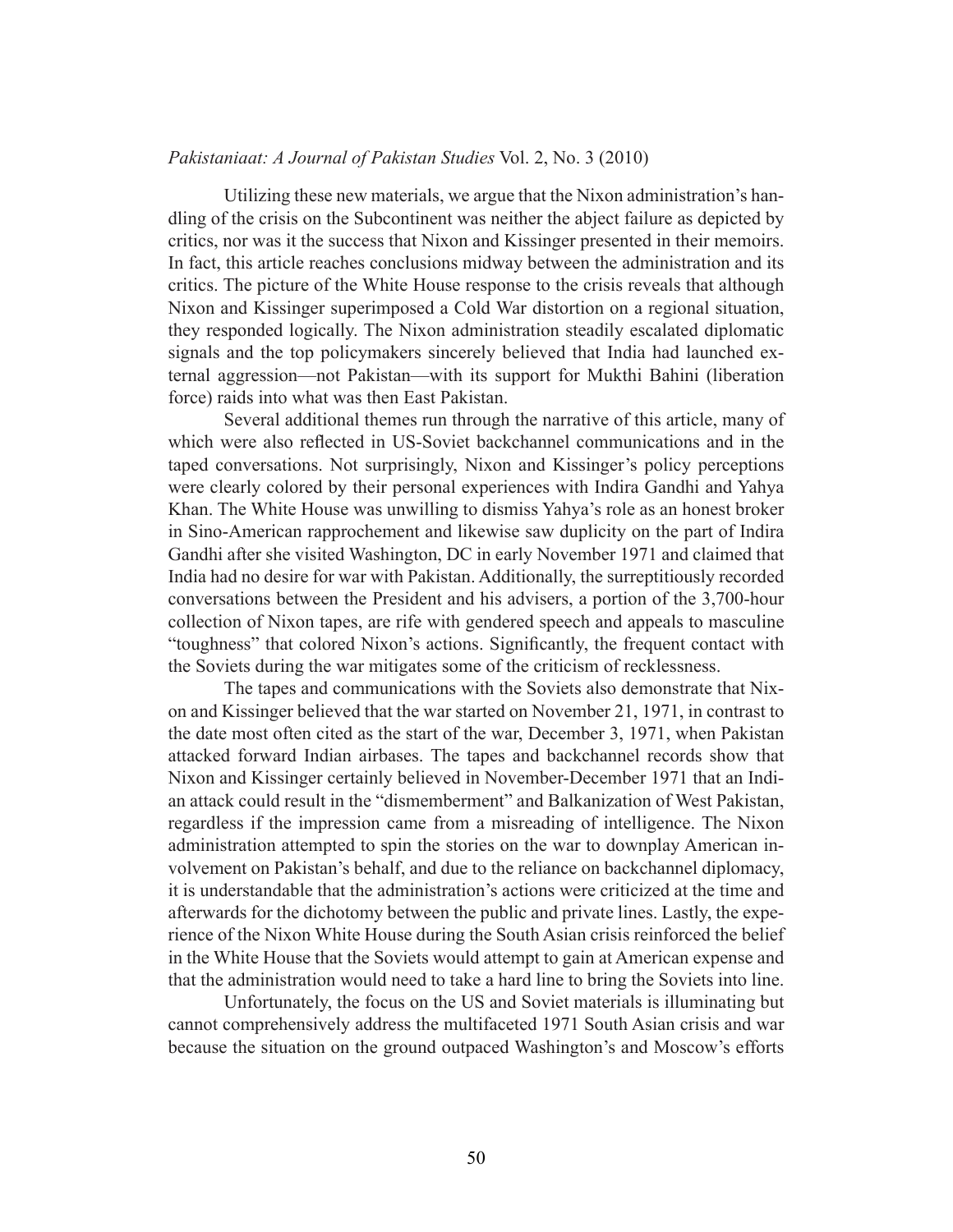to manage the crisis at the time. Until high level Indian materials, Indo-Soviet exchanges, Soviet Politburo meetings and other sources become available—if ever the Pakistani, Soviet, and Indian sides of the story will remain incomplete. In the interim, a more nuanced understanding of US policy will need to suffice.

#### **Backchannels and the Indo-Pakistani War**

The Indo-Pakistani war was the quintessential example of a regional conflict projected onto the backdrop of perceived superpower conflict and foreign policy managed from the White House. Nixon and Kissinger directed policy during the crisis but used the State Department to send messages through official channels and to build a public relations case for action in the UN.<sup>14</sup> The policies partially grew out of inherent distrust for the "bureaucracy" at the State Department, but Nixon and Kissinger still relied on higher level Department officials, such as Secretary of State William P. Rogers and Assistant Secretary of State for Near Eastern and South Asian affairs Joseph Sisco. Although the US response was more complex than either supporters or detractors have argued, it is clear that the administration used backchannels to convey their desire to use Soviet influence to contain the Indians and to contain the potential risks of the regional conflict expanding into a superpower conflict due to entangling alliances and obligations.

The White House initially believed that India wanted to avoid conflict and argued for several months that the US and the Soviet Union had "parallel interests" in trying to prevent an Indo-Pakistani war. At the same time, American policymakers realistically recognized that a refugee crisis could be the first step down the road to conflict.15 The theme of "parallel interests" also entered into the Kissinger-Dobrynin backchannel. For example, at Nixon's request, Kissinger invited Dobrynin to the presidential retreat at Camp David on June 10, 1971, for a *tour d'horizon* of US-Soviet relations.16 Dobrynin reported back to Moscow that, with regard to the brewing Indo-Pakistani crisis, Kissinger claimed that Washington had "reliable information" that India "has still not rejected the idea of providing armed assistance to East Pakistan<sup>"17</sup>

Before departing on his secret trip to China, Kissinger informed Dobrynin that he had been instructed by President Nixon to "visit Delhi and confidentially, but in the strongest terms, call Indira Gandhi's attention to the fact that the US takes a very serious view of this dangerous Indian course of action and the serious consequences associated with it." In the event of an Indo-Pakistani war, Kissinger warned that the US would "cut off all future economic aid to India." Dobrynin reported back to the Kremlin: "In short, Kissinger summarized, the US Government is for maintaining the territorial status quo between India and Pakistan while at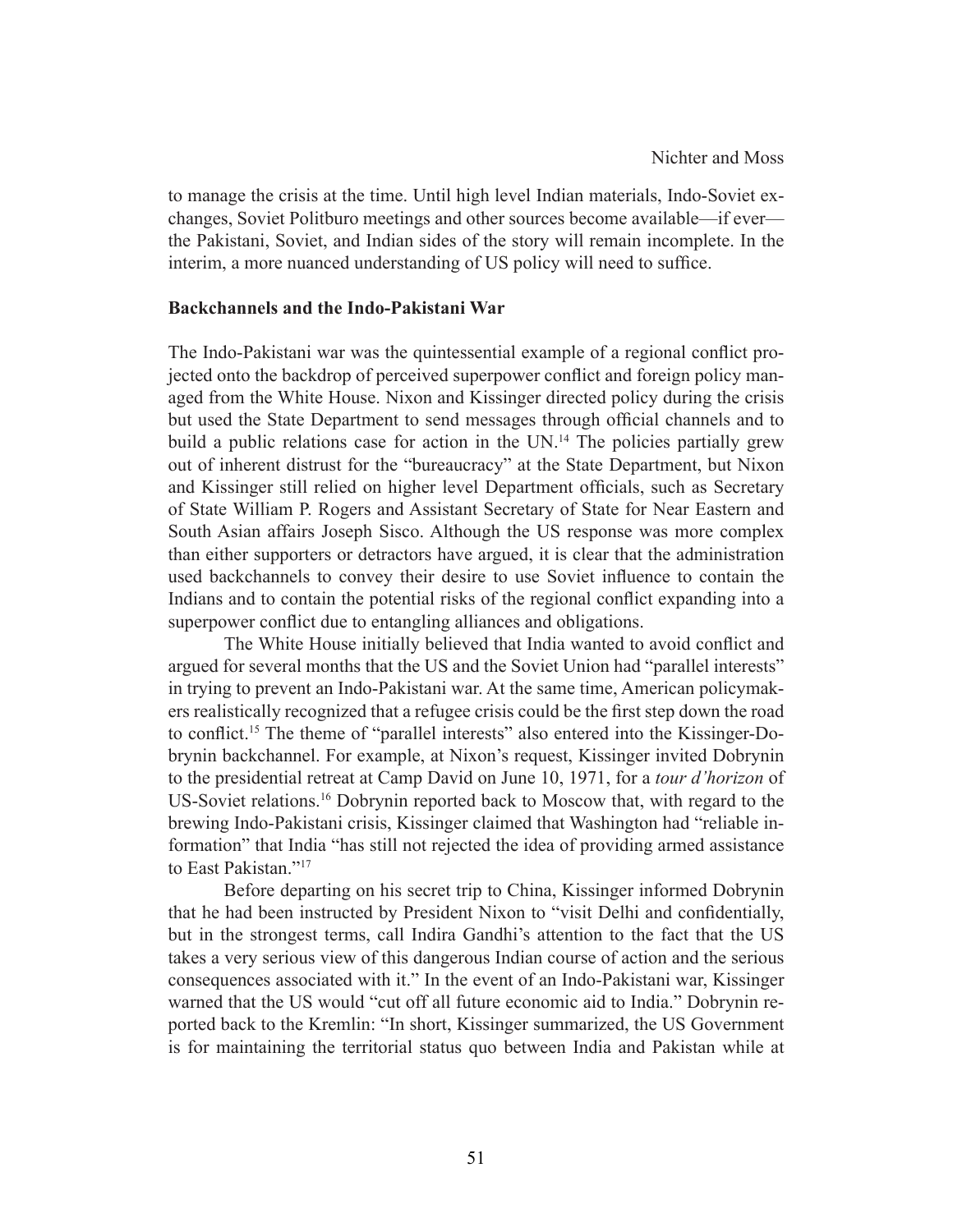the same time seeking a political solution to the problems that have arisen." Once again, Kissinger had stressed the parallel interests of the US and the USSR, and "made it clear that the President [considered] the confidential exchange of views on this matter between him and the Soviet leadership to be useful," and it would "revisit this issue" after Kissinger's return from Asia.<sup>18</sup>

In response to the US opening to China, announced by President Nixon in a nationwide televised address on July 15, 1971, India took the diplomatic initiative by tilting toward the Soviet Union, taking out an insurance policy of sorts. Dusting off a treaty that had been negotiated but never concluded, Indian Ambassador to the USSR and close associate of Indira Gandhi, D. P. Dhar, traveled to Moscow in late July 1971 and quickly concluded the Indo-Soviet Treaty of Peace, Friendship, and Cooperation on August 9th.<sup>19</sup> This development signified the first shift in the Soviet position on the crisis away from US-Soviet "parallel interests." Indo-Soviet collusion expanded and was, perhaps, an unintended consequence of US geopolitical paradigm shift towards China, in addition to being a brilliant Indian *Realpolitik* counterpunch to the Pakistani channels Nixon and Kissinger had used to open China.

On the morning of August 9, 1971, Kissinger informed the President about the Indo-Soviet treaty. Nixon inadvertently raised the subject by noting from his morning news summary that he had seen that "Gromyko was down there talking to that damned Indian Foreign Minister [Swaran Singh]." Kissinger replied that the Soviet Union and India had just signed the 25-year treaty and explained that the Indians and the Soviets would "consult with each other in case of aggression of other countries against one of the parties." Talking with a sense of bravado, Kissinger promised, "to give that Indian Ambassador [to the US, L.K. Jha] unshirted hell." Audibly angry, Nixon replied, "And the thing is, though, they [the Indians] should well understand if they're going to choose to go with the Russians, they're choosing not to go with us." The President added, "Now, Goddamnit, they've got to know this...Goddamnit, who's giving them a billion dollars a year? Shit, the Russians aren't giving them a billion dollars a year, Henry." Kissinger suggested that the response to India and the Soviet Union be handled in the National Security Council, i.e. from the White House and via private channels:

Kissinger: Bureaucratically I am going—we have to keep this in the NSC system because—

Nixon: Hell yes.

Kissinger: —while the combination of Bill [Rogers] and [Joe] Sisco is going to be hip-shooting all over the place if they do it alone, and all on the Indian side because they're very influenced, as you know, by *The Washing-*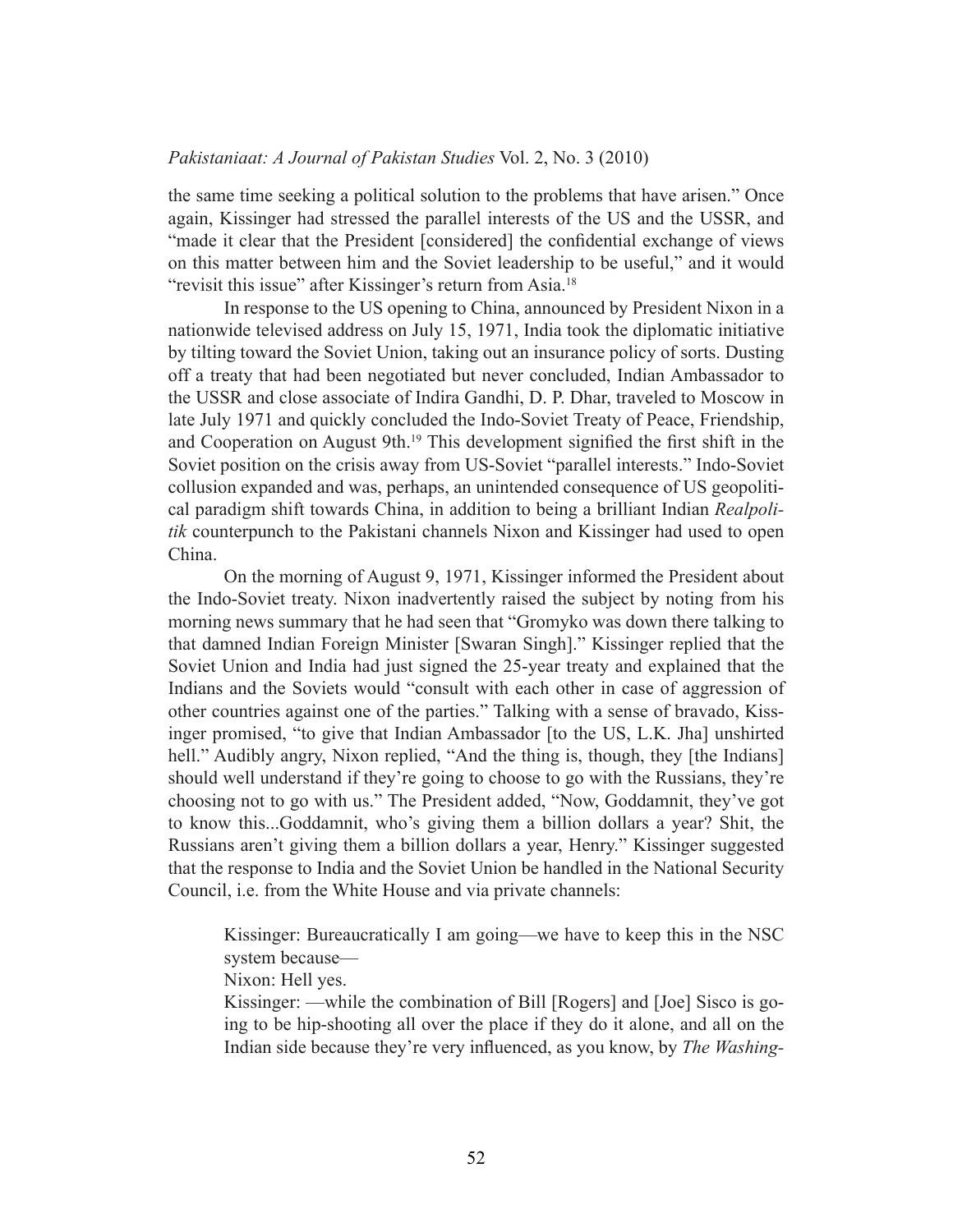*ton Post* and *New York Times*. So far— Nixon: [Sighs] Kissinger: —I've—Bill has, has been fine. But now that Sisco is back— Nixon: He's going up to New York, is he? Kissinger: Yeah. Well, I don't mind. I think it's good for him to do the relief— Nixon: That's on the refugees— Kissinger: As long it's relief, but all the briefing papers he gets—Every time he listens to his own bureaucracy, he's in trouble because all of them are

As the conversation progressed, Kissinger elucidated the practice of triangular diplomacy and directly linked the policy of improved relations with the Soviet Union through a potential summit meeting to the US opening to China, the simmering Arab-Israeli dispute, and the situation on the Subcontinent. Kissinger believed that the fear of Sino-American collusion would keep the Soviets in line, and the prospect of a summit meeting and the concurrent agreements that would be signed in Moscow could help delay another war in the Middle East and force the Soviets to restrain the Indians and avert war on the Subcontinent:

pro-Indian, all of them are—are really Kennedyites…20

Kissinger: But their major reason is they're afraid of what you will do in Peking if they're in a posture of hostility to you. So they would like to have the visit hanging over Peking. They would like that you have the visit in the pocket—

Nixon: I see.

Kissinger: So that you will not—So that you will be restrained in Peking. We, in turn, want it because it's helpful to us to have Moscow hanging over Peking. It reinsures…the Peking visit. And, after all, when I handed your letter to Dobrynin, I didn't even mention the summit. He said, "Does the fact that there is no summit in there mean the President has lost interest?" He said, "Because I can tell you unofficially they are considering it now at the highest level in Moscow and there'll be an answer." And he said… speaking for himself—"they're not letting me go on vacation is because they want me to transmit that answer, that proposal."

Nixon: Hmm. Well, either way, we shall see.

Kissinger: …And for us…then we'd be in great shape. Because if the summit is coming up, say, in the middle of May [1972] in Moscow, we'd know there won't be a Middle East blowup before then, because they'll sit on the Egyptians.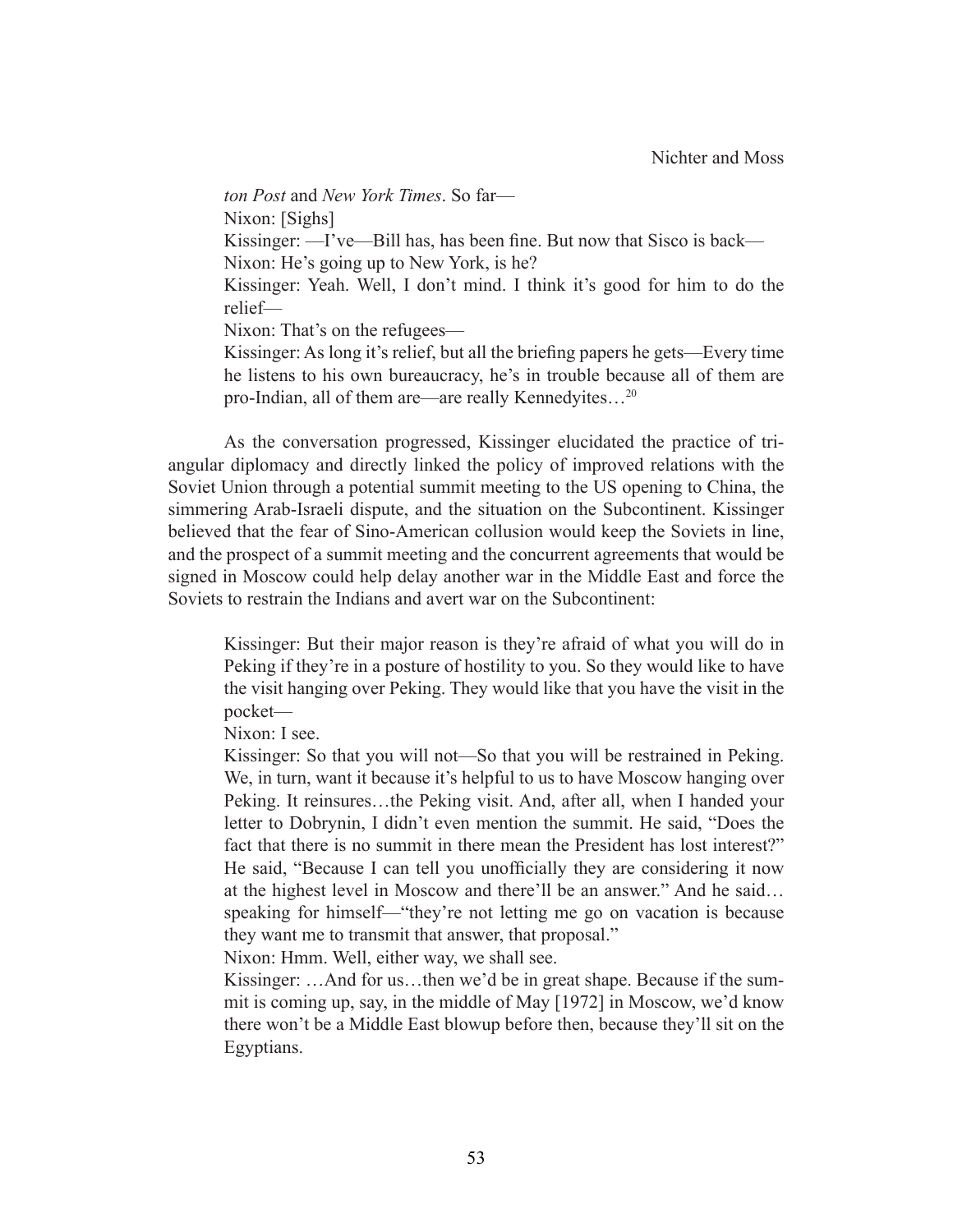Nixon: Yeah. Kissinger: That and India is—are the two big problems. Nixon: Yeah. Kissinger: That means we'll be through the better part of next year, and they can't start something up right after the summit, either. Nixon: Hmm. Kissinger: And we can keep the two to control each other.<sup>21</sup>

When Soviet Foreign Minister Andrei Gromyko visited Washington in early September, the situation in South Asia was discussed within the broader context of superpower relations.<sup>22</sup> Nixon told Gromyko that he feared the situation in the Subcontinent could "explode into war in the area." Gromyko responded that the Soviet Government also wanted to "prevent a confrontation" and that Moscow had shared its policy with Mrs. Gandhi. Despite New Delhi's protestations to the Kremlin that it wanted to avoid war, Gromyko noted that the Soviet leadership "did not have as much confidence as in the case of the Indian leadership." Furthermore, Gromyko "was gratified to know" that Soviet and US policies in averting war were in line and that both "stood on the position of counseling both sides to exercise restraint." Nixon told the Soviet Foreign Minister that the two would "be in touch with each other on this situation."23 Nixon also reminded Gromyko of the importance of using the backchannel: "I do not take charge of things that don't matter. Where they matter, like between our countries, then I make the decisions." The President emphasized, "We couldn't have done it without that channel."24

By late October, as a result of the Indo-Soviet treaty and several high-level trips between Soviet and Indian diplomatic, political, and military officials, Soviet attitudes began to change from agreement with American pronouncements about restraint and averting war towards a sharper criticism of Pakistani actions. As two scholars of the Indo-Pakistani conflict have noted, "the total shift in Moscow's position on 'Bangladesh' occurred only after Mrs. Gandhi's visit to Moscow from 27 to 29 September."25 The change in Soviet attitude did not go unnoticed in American policymaking circles and entered into the various US-Soviet channels amidst multifaceted discussions of summit planning, the Middle East, trade, and other areas of US-Soviet relations. The White House increasingly saw the Soviet Union as an enabler of Indian aggression, a pattern that also fit with the perceptions of the Soviet Union enabling North Vietnamese intransigence by supplying materiel. As the pattern became clear, Nixon and Kissinger felt that the US would have to risk détente, and mild protests gave way to vigorous protests that the Soviet response to American wishes during the Indo-Pakistani war could be a "watershed" in US-Soviet relations.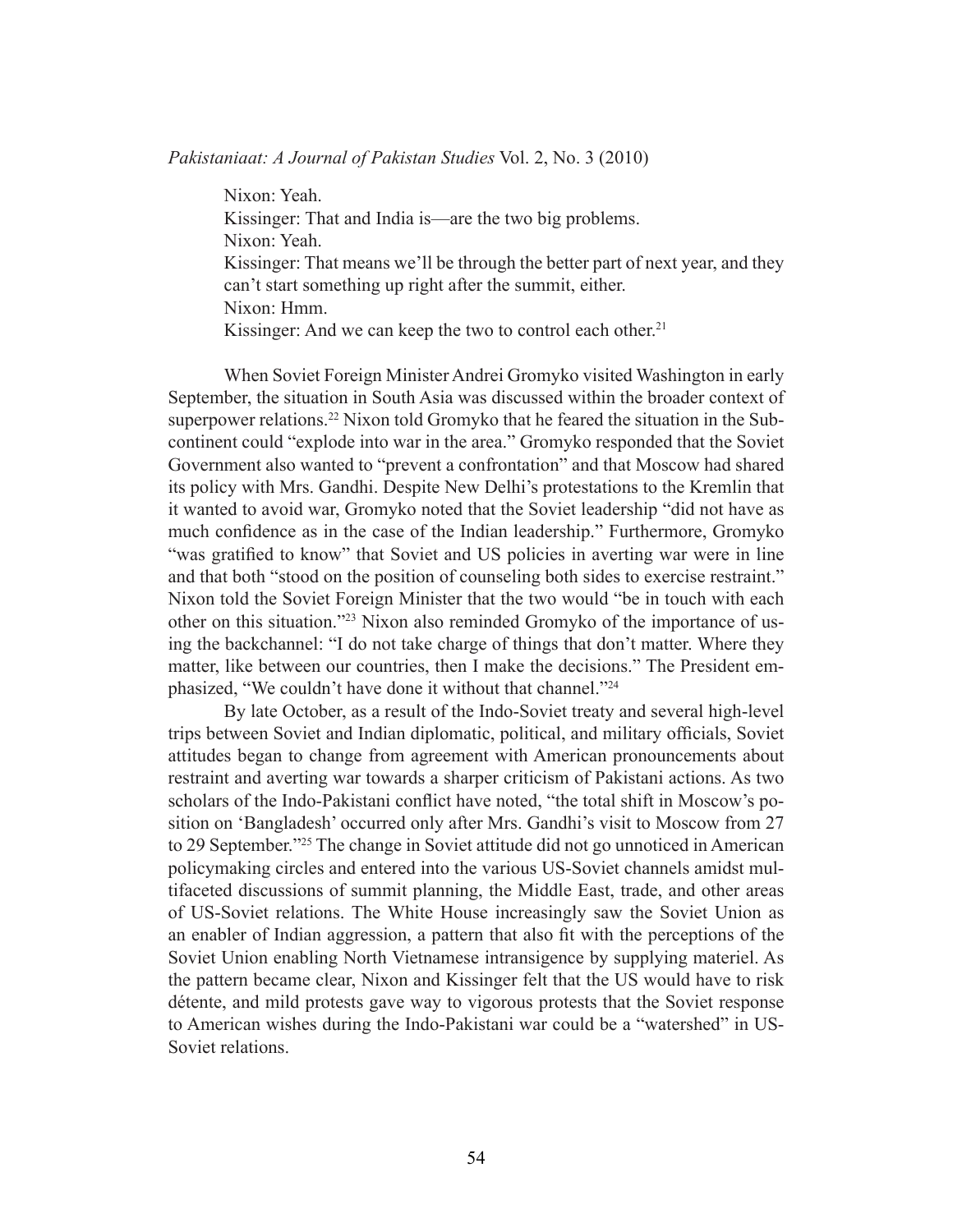At the beginning of November, Indira Gandhi visited Washington to press India's case and explain the dire nature of the refugee crisis. Presidential scholar Robert Dallek correctly called the "two conversations on November 4 and 5…case studies in heads of state speaking past each other."26 It is more likely, however, that Nixon and Gandhi had already made up their minds long before they met in the Oval Office that autumn. Nixon believed that India wanted to confront Pakistan and underlined the potential consequences: American aid to India would be cut off, and the American people would not understand aggressive action. Gandhi knew that Nixon would not take India's side and had already calculated that the consequences would short-lived.<sup>27</sup> The November 4th conversation featured Kissinger doing most of the talking, while the conversation on November 5th was one of Nixon's foreign policy assessments, with Kissinger adding some important details on Southeast Asia, and, particularly, the Peking initiative to assuage Indian concerns.<sup>28</sup>

Most accounts of the Indo-Pakistani conflict, particularly those which have examined the American response, have either ignored or downplayed the events of late-November 1971 and have dated the start of the Indo-Pakistani War of 1971 to the Pakistani Air Force's December 3, 1971, raid on airbases in northwestern India.29 The perception that India was going to go to war against Pakistan was fairly well established in the wake of Gandhi's trip to Washington, nearly a month before Yahya commenced the air raid. American policymakers were kept well apprised of events on the ground by their connections to the Pakistani leadership and knew of Mukti Bahini attacks into East Pakistan with the support of regular Indian armor, artillery, and infantry.30 Kissinger-biographer Walter Isaacson wrote, "On November 22, when India conducted a cross-border operation into East Pakistan in support of Bengali separatists, Kissinger was one of the few (then or in retrospect) who considered this incident the start of full-scale war." Isaacson continued, "The State Department, on the other hand, downplayed the seriousness of these skirmishes; even Pakistan's President Yahya Khan cabled the next day to say he still hoped a war could be avoided."<sup>31</sup>

Although the point about "full scale" war may be accurate, the broader argument missed several important factors, including: the State Department was receiving contradictory reports from both Pakistan and India; as demonstrated in several secretly taped conversations, Nixon and Kissinger genuinely believed that India had started the war by supporting Mukti Bahini forces with regular Indian troops on Pakistani territory; and, most importantly, the simple fact of the situation on the ground was that Indian regular forces had violated Pakistan's border in support of insurgents who were both trained and supplied by India. As Richard Sisson and Leo Rose noted in their landmark study on the conflict, published before Isaacson's biography of Kissinger, "because of the air strikes, Pakistan is often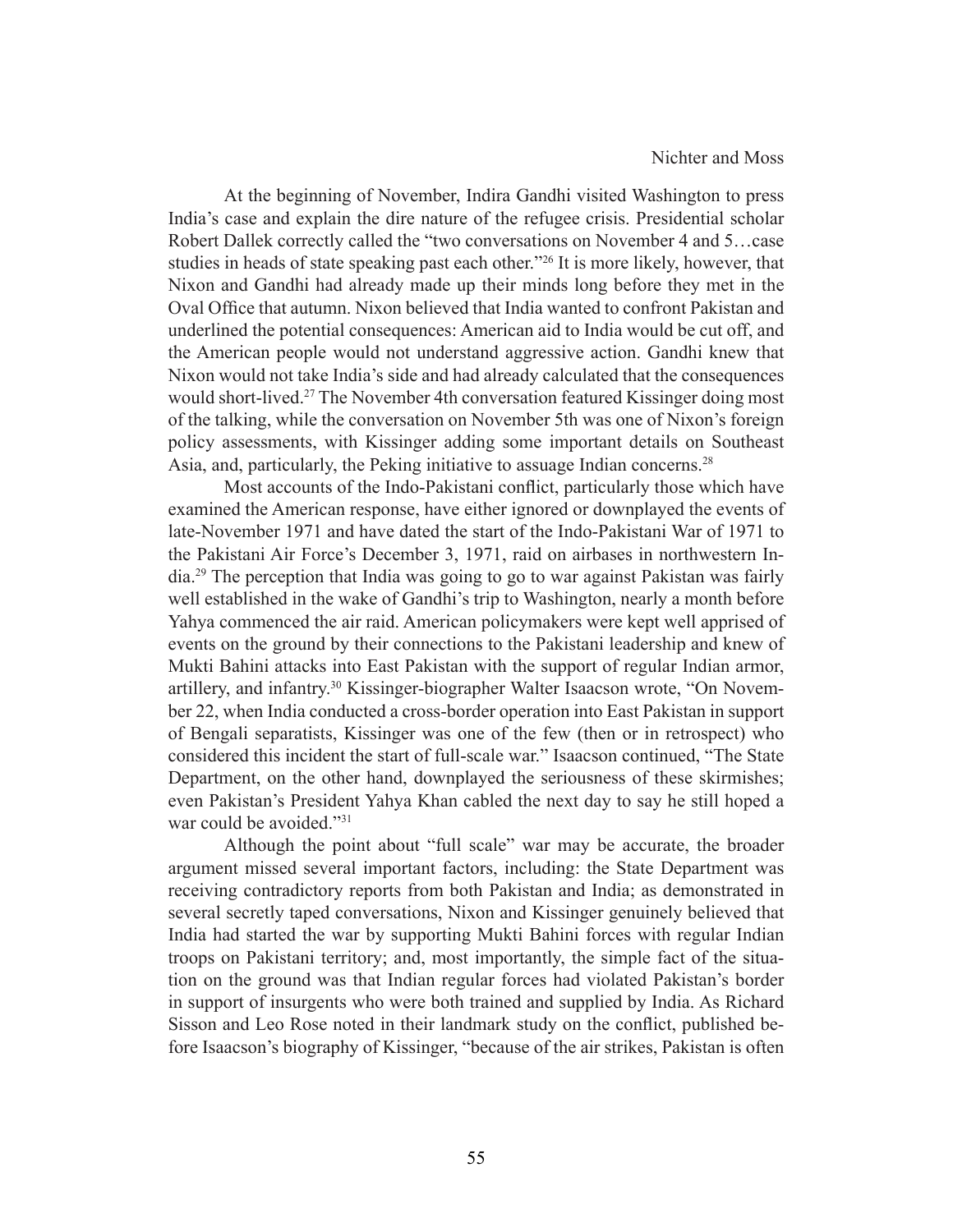depicted as having taken the initiative in starting the war. In more realistic, rather than formal, terms, however, the war began on 21 November, when Indian military units occupied Pakistani territory as part of the preliminary phase to the offensive directed at capturing and liberating Dhaka."32

As reports of the number and severity of border skirmishes increased, Kissinger convened the interagency WSAG to develop a response. Kissinger's planned response of going to the UN—minus the factor of the US-Soviet backchannels, which was unbeknownst to most of the group's members—developed largely out of the assessment by the State Department's Joseph Sisco. Sisco told Kissinger:

In the present circumstances, where we do not have an all-out war but do have a significant increase in the numbers of incidents, we could try to get some form of restraining order from the Security Council which hopefully would arrest or slow down further deterioration of the situation…We obviously need facts. But I think we know enough about the nature of the insurgency to believe it would be a good thing to begin to move our efforts somewhat more into the public domain and to begin to place some of the responsibility on the shoulders of the UN.33

On November 22, 1971, American policymakers certainly believed that there had been a major incident and that India had attacked Pakistan by Mukti Bahini proxy. Kissinger called Nixon at 12:45 p.m. and said, "There is no doubt there is a large encroachment taking place and it is heavily backed by the Indians."<sup>34</sup> In a memo later that day, Kissinger relayed Pakistani radio broadcasts of an Indian offensive and added, "we have no independent evidence but it seems apparent that there has been a major incident."35 In a never-before-published transcript of Oval Office meeting with the President that afternoon, after continued reports were coming in through regular cable traffic and via backchannels, Kissinger answered Nixon's queries about the situation on the Subcontinent:

Nixon: Is Yahya saying it's war or not? Kissinger: Yeah, they're saying it's war. Nixon: And the Indians say it isn't? Kissinger: It isn't. That's right. It's a naked case of aggression, Mr. President ... Nixon: Goddamnit, maybe we ought to say that.

Kissinger still hoped that war could be averted, despite the 'naked case of Indian aggression,' but the threshold had been crossed. As an overall strategy,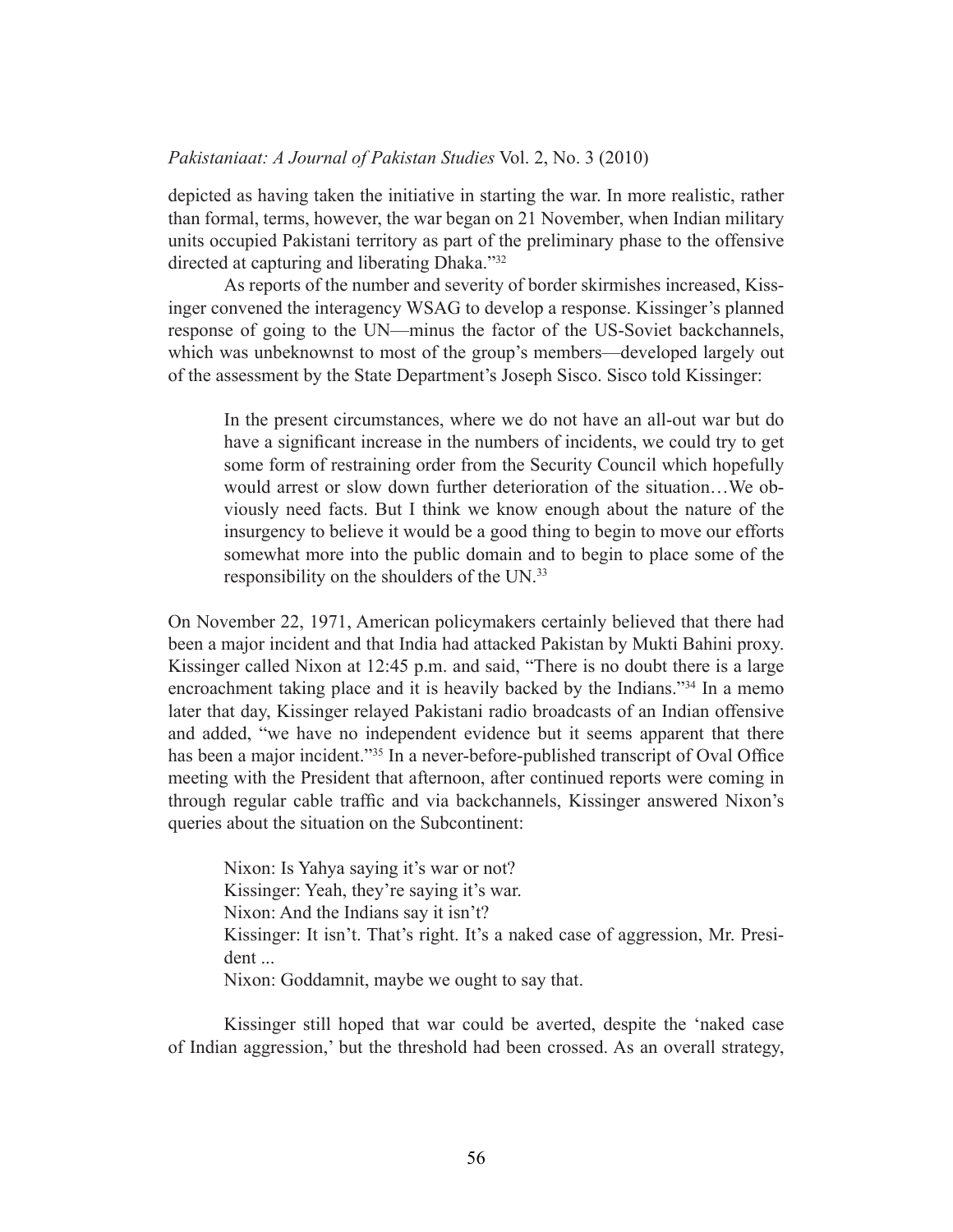Kissinger endorsed the idea of coordinated action with the PRC in the UN Security Council. Kissinger suggested: "we ought to talk to—which I'll do tomorrow night<sup>36</sup>—to the Chinese to find out what they'll do at the Security Council…we don't have to go as far as the Chinese, but I would lean—" Nixon interrupted: "I want to go damn near as far. Now, understand: I don't like the Indians." Kissinger responded, "We ought to lean pretty close to the Chinese and make it an international [action]" but was again interrupted. Nixon repeated his theme: "Let's remember the Pakistanis have been our friends…and the damn Indians have not been. You know?"37 Kissinger hoped to coordinate with the Chinese and other powers in order to diplomatically isolate India and its Soviet Bloc supporters.

At Kissinger's suggestion and with Nixon's approval, the State Department sent a demarche to PM Gandhi on November 27th. To the Indians, the note said, "Military engagements along India's border with East Pakistan have increased in number and strength. Tanks, aircraft and regular forces have been involved on both sides."<sup>38</sup> The message to Soviet leader Leonid Brezhnev was similar and explicit: "The recent border incidents…in the Jessore section of East Pakistan have been of particular concern to me, as I am sure they have been to you…there appears to be an imminent danger of full-scale hostilities between India and Pakistan."39 Despite the Nixon administration's best efforts to deescalate the situation, decisions in New Delhi and Islamabad had been made and the war was a foregone conclusion by late November. India had thrown down the gauntlet, and the fatalistic Pakistani leader decided to pick it up with a bungled attempt to take out Indian forward airbases on December 3rd.<sup>40</sup>

Nixon and Kissinger decided to fight the battle in the UN, in allegiance with Communist China, and to make the Indo-Pakistani war a litmus test in US-Soviet relations. Kissinger and, particularly, Nixon were disinclined to believe the Indian side of the story and instead trusted the Pakistanis. From the vantage point of the Oval Office, Yahya had served as an honest broker in opening China and had accepted American recommendations for a peaceful resolution of the crisis—despite, as they saw them, exaggerated reports of his domestic strong-arm tactics. Nixon and Kissinger, at the same time, believed that Gandhi had moved away from two decades of Indian non-alignment and had allied the world's most populous democracy with the Soviet Union. Furthermore, they believed she had lied to them during her trip to Washington. For the Nixon White House, the unanswered questions included the status of West Pakistan and whether or not it would be Balkanized, the fate of Kashmir, and whether or not East Pakistan would gain independence, become part of India, or some combination thereof.

Kissinger called Nixon on the morning of December  $3<sup>rd</sup>$  to inform him "that West Pakistan has attacked because situation in East collapsing." As for the Paki-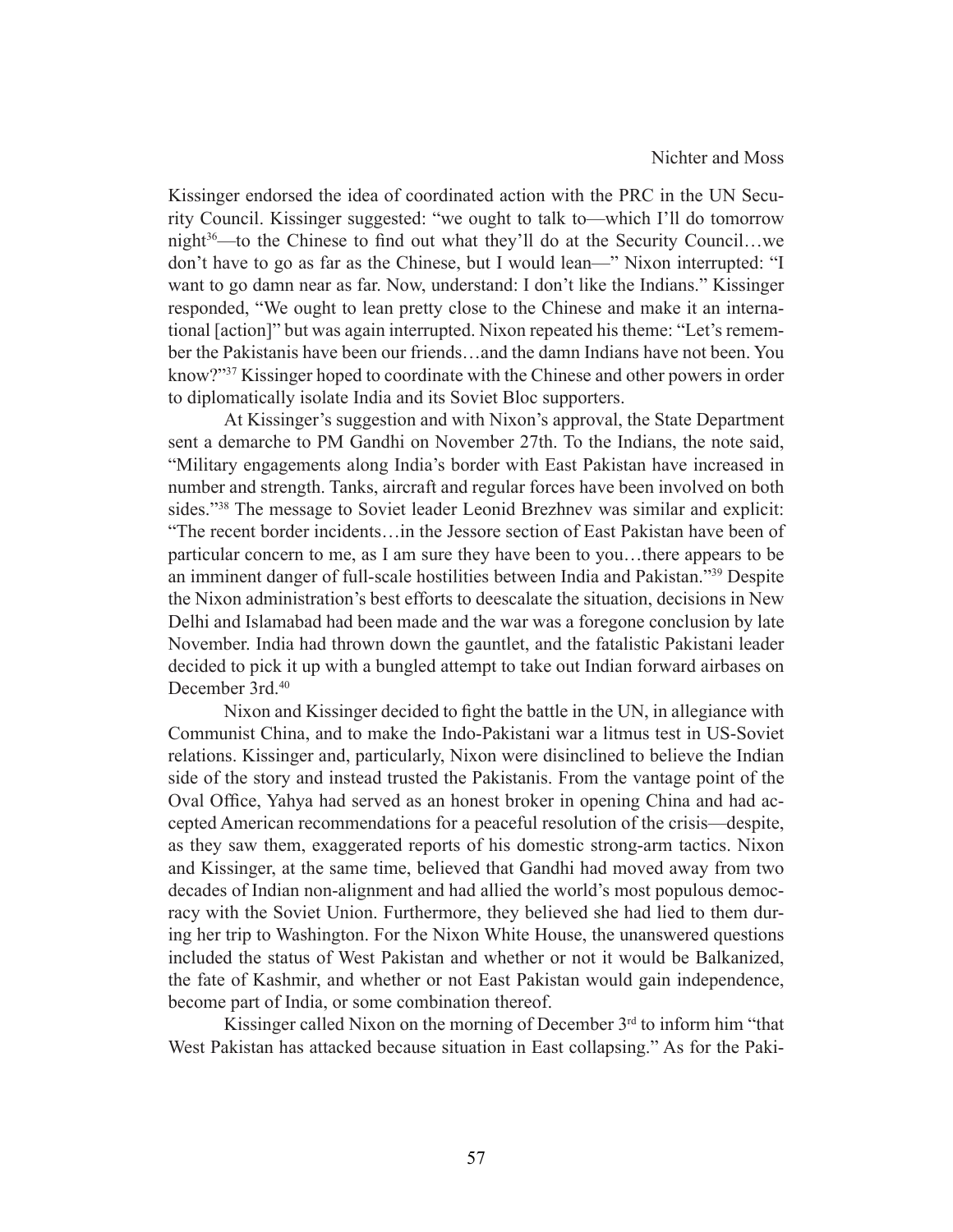stani attack on India, Nixon saw it akin to "Russia claiming to be attacked by Finland."<sup>41</sup> Immediately responding to the news, Kissinger convened an emergency meeting of the WSAG.42 CIA Director Richard Helms confirmed that the Pakistanis had attacked the Indians, an act, the group largely agreed, likely provoked by Indian actions over the preceding two weeks, although confirming intelligence was not available.43

Despite the onset of hostilities, the US-Soviet backchannel dialogue on the war itself, handled via Soviet *chargé d'affairs* Yuly Vorontsov (since Dobrynin had been recalled to Moscow for instructions), did not commence in earnest until the afternoon of December 5, 1971. Kissinger informed the President that the American efforts for a ceasefire and withdrawal had the support of the Chinese, and only Russia and Poland had opposed the efforts. Kissinger was displeased with the Soviet behavior and told Nixon, "Now, what the Russians this morning have launched is a blistering attack on Pakistan in TASS and in effect, have warned China against getting involved. What we are seeing here is a Soviet-Indian power play to humiliate the Chinese and also somewhat us." If the US failed to support Pakistan, Kissinger warned, "if we collapse now, the Soviets won't respect us for it; the Chinese will despise us and the other countries will draw their conclusions."44

Kissinger then directed NSC staffer Helmut Sonnenfeldt to draft a telegram and ordered Haig to prepare talking points according to the President's telephone instructions, in preparation for a meeting with Vorontsov at 4:00 p.m. on December 5th. As scheduled, Kissinger met with Vorontsov in the Map Room at the White House. Kissinger told the DCM that "A letter for the General Secretary would be delivered the next day, but in view of the urgency of the situation, the President wanted it transmitted to Moscow immediately." At a time of improving relations, Kissinger continued, "The President did not understand how the Soviet Union could believe that it was possible to work on the broad amelioration of our relationships while at the same time encouraging the Indian military aggression against Pakistan." The President believed that Indian 'aggression' in instigating armed conflict with Pakistan violated the established order and the UN charter, and wondered why "a member country of the United Nations was being dismembered by the military forces of another member country which had close relationships with the Soviet Union $^{345}$ 

The next day, Kissinger had Nixon's formal letter delivered to Vorontsov at the Soviet Embassy, but not via "usual channels."46 Still hoping to move from confrontation to cooperation, Nixon wrote Brezhnev that it was his understanding from his September meeting with Gromyko that the US and Soviet Union were "entering a new period in our relations which would be marked by mutual restraint and in which neither you nor we would act in crises to seek unilateral advantages." Soviet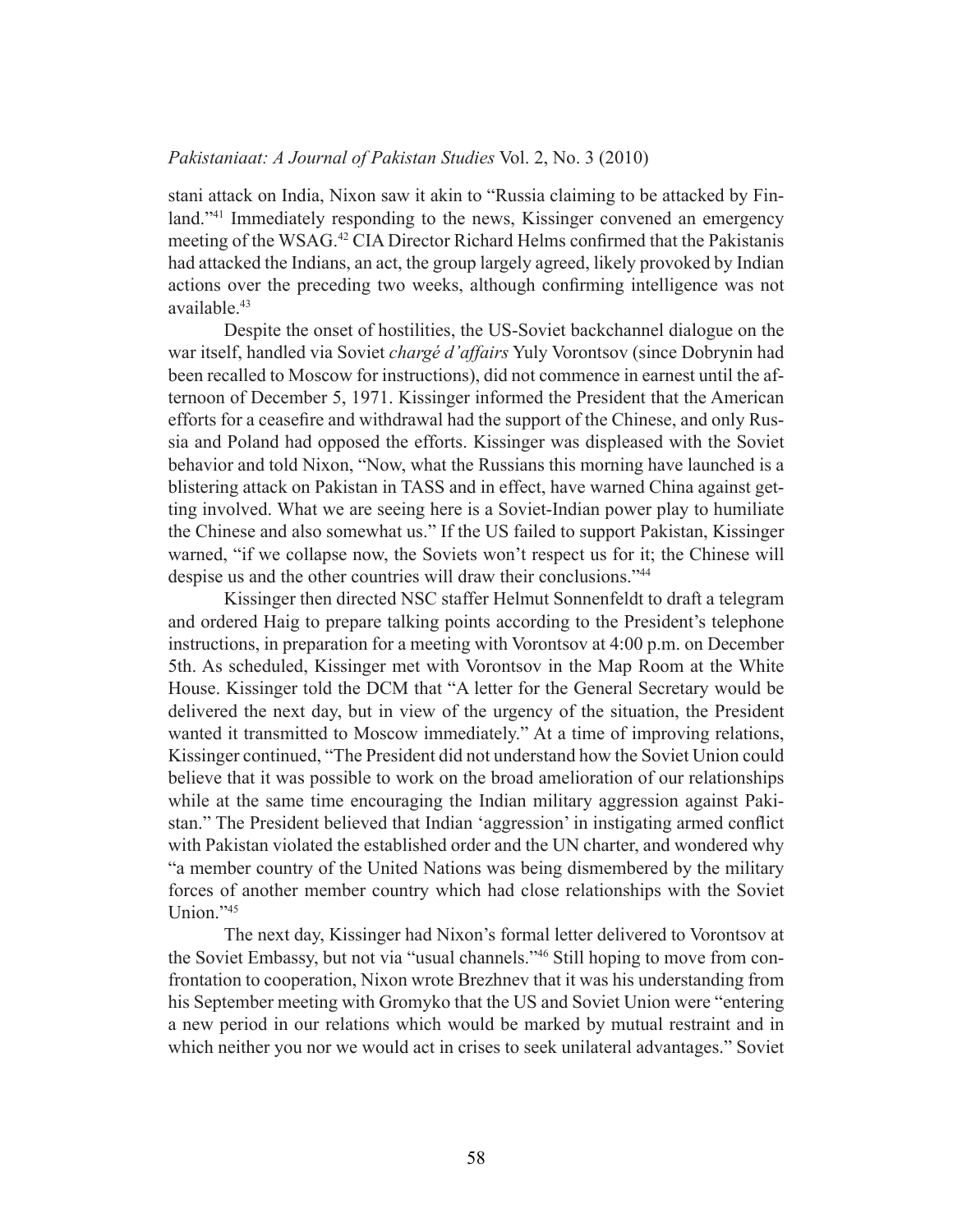support of "the Indian Government's open use of force against the independence and integrity of Pakistan, merely serves to aggravate an already grave situation," Nixon warned. The only solution, in the president's determination, was that "Urgent action is required and I believe that your great influence in New Delhi should serve these ends."47

Vorontsov met with Kissinger at 11:00 p.m. to personally deliver Brezhnev's equally firm reply. According to Vorontsov, Brezhnev argued that the root cause of the conflict was the "result of actions of the Pakistani government against the population of East Pakistan" and that the Soviet Union desired "a political settlement in East Pakistan on the basis of respect for the will of its population as clearly expressed in the December 1970 elections." In Brezhnev's mind, the US did not act "actively enough and precisely enough…towards removing the main source of tension in relations between Pakistan and India." Brezhnev vigorously disputed Nixon's argument that the India-Pakistan crisis would be a watershed in US-Soviet relations:

Differences in the appraisal of specific events in the world…may arise, and there is nothing unnatural in that. However, if in such cases, instead of business-like search for realistic solutions, to start talking about a "critical stage" or "watershed" in Soviet-American relations, it would hardly help finding such solutions, and would make it still harder to envisage that it will facilitate improvement of Soviet-American relations and their stability.<sup>48</sup>

In the face of Soviet pushback, Nixon took an even harder line with the Soviets and used additional signals, some public and some private, to reiterate the importance of preserving West Pakistan. To increase pressure on India and demonstrate to the Soviet Union that the US was serious about West Pakistan, Nixon authorized the movement of the *USS Enterprise* task force to the Bay of Bengal, and reiterated to Vorontsov—through Haig—that the White House expected a written reply to Nixon's letter of December 6th. Furthermore, Nixon and Kissinger called in the Soviet Agriculture Minister, Vladimir Matskevich—then visiting Washington—to the Oval Office to convey to the Soviet leadership the seriousness with which American policymakers viewed the Indo-Pakistani war. Clearly informed by the memory of the Jordanian crisis of September 1970, both Nixon and Kissinger wanted to play it tough with the Soviets on India-Pakistan and save West Pakistan from dismemberment.49 Both men also determined that forcing a change in Soviet behavior was worth risking the summit and even the backchannel itself.

In a brief afternoon discussion on December 6th about cutting off aid to India, Kissinger raised the late night meeting the previous evening and the receipt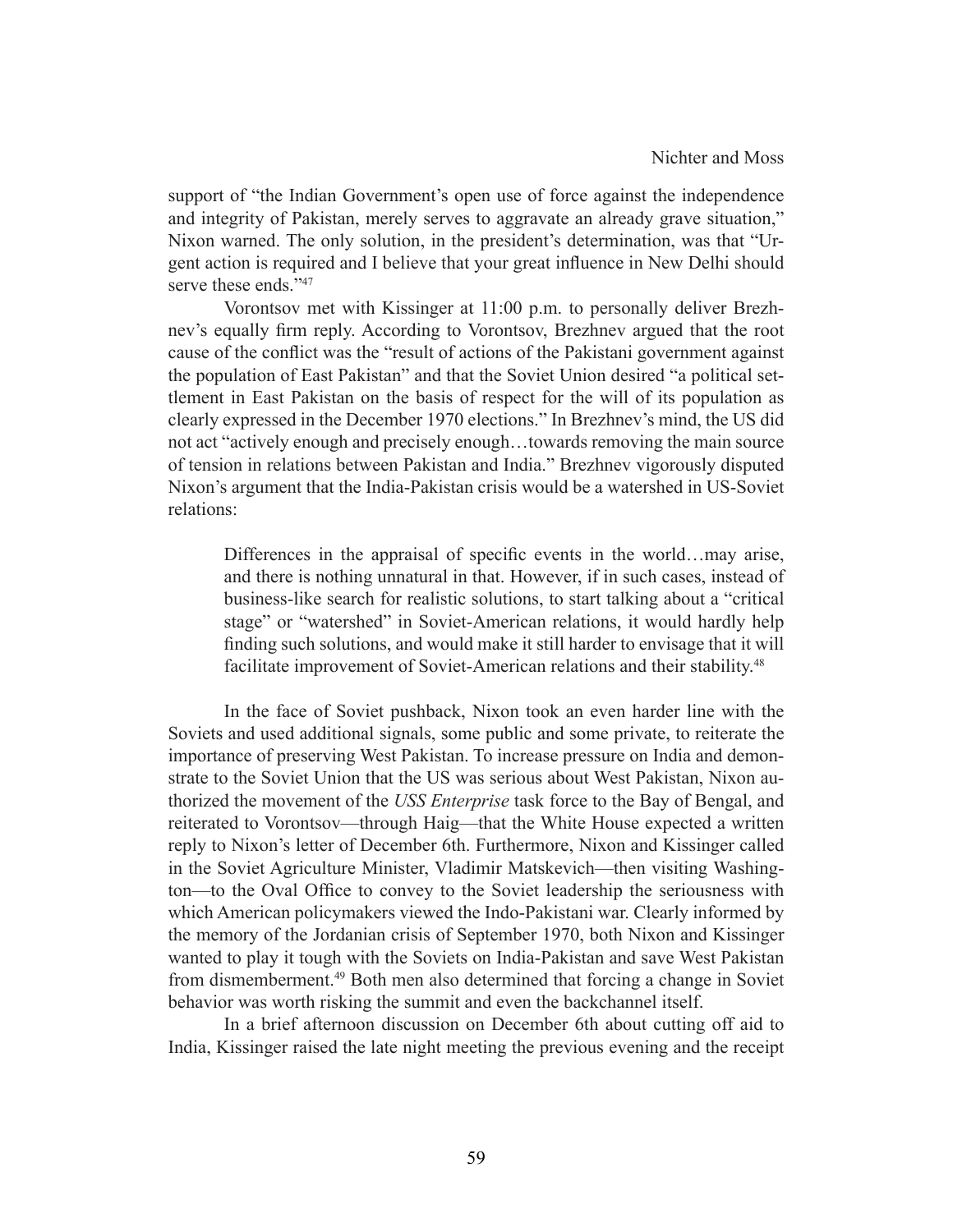of the Soviet oral note from Vorontsov. He explained, "I really read the riot act to him...about Soviet participation. And we're sending a note that you dictated today over to…Brezhnev." Nixon blurted out, "I don't know whether it'll do any good. Goddamn them, they haven't done anything yet…!" Alluding to the Jordanian and Cienfuegos crises a year earlier, Kissinger exclaimed, "My worry is, Mr. President, that…we may get into a summer 1970 situation if we don't show some firmness with them, now. Every time we've been tough with them, they've backed off."<sup>50</sup> The theme of playing it tough with the Russians clearly appealed to Nixon, who also counseled Kissinger to stay the course in the UN and to work with the Chinese. "Let's not separate from the Chinese at the UN," he told Kissinger, "That I will not do." Kissinger agreed. Kissinger again appealed to Nixon's sense of bravado: "It's a daring game, but we've always done well with the daring games." Nixon saw a Chinese feinting maneuver as a good strategy, and, with US backing, the Soviets would not dare to attack China: "It's a daring game, so, with the [US backing the] Chinese—[are] the Russians are going to attack China? Are you kidding?"51

To convey the message to the Soviets that Nixon expected a formal response to his letter of December 6, Kissinger had Haig call Vorontsov at 3:50 p.m. on December 8. Haig dutifully told the Soviet chargé that Kissinger "wanted you to have this message as soon as possible." In a direct rebuke to the Soviet oral response, Haig read, "the President does not feel a response at this time is necessary until he receives a response to his written communication, and he wanted it understood that the 'watershed' term which he used was very, very pertinent, and he considers it a carefully thought-out and valid assessment on his part."52 While Haig was communicating with Vorontsov, Nixon met with Henry Kissinger at the President's hideaway office in the Executive Office Building. Kissinger candidly assessed the sequence of events and determined that it was an earlier failure not to act toughly with Mrs. Gandhi and the Russians that allowed the war to commence: "The mistake was that we should have understood that she [PM Gandhi] was not looking for pretext; that she was determined to go. And secondly, we should have been much tougher with the Russians." Nixon asked, "Well, what could we have done?" Kissinger explained:

We should have told them what we finally told them last Sunday [December 5, 1971] that this would mark a watershed in our relationship, that there could be no Middle East negotiations if this thing would grow. We would have had to play it tough. And thirdly, we should have, once the cat was among the pigeons, when they moved on November 22, we had cut [aid] off, as you wanted, but we couldn't get the bureaucracy to do. We could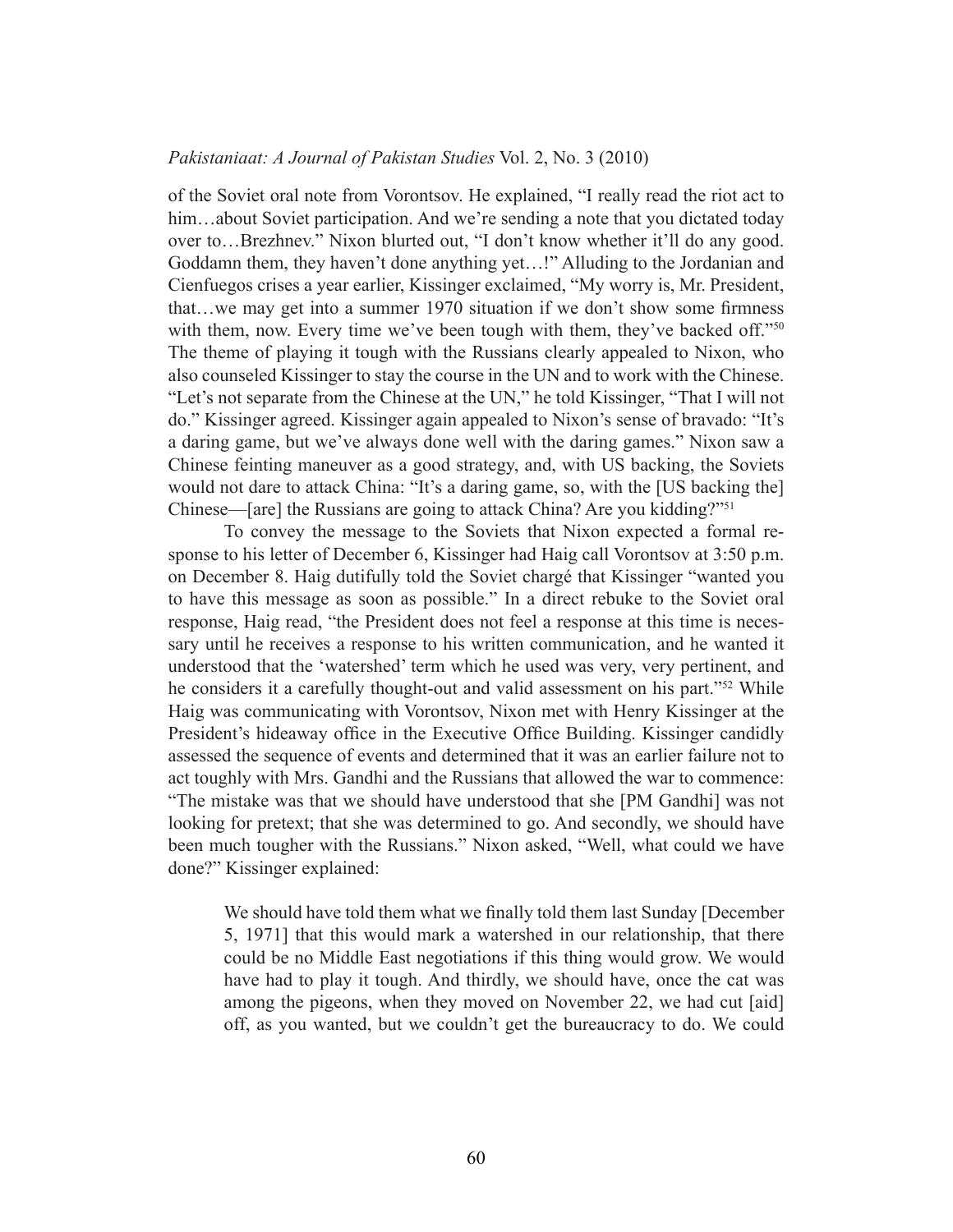have cut off economic aid the first or second day, plus all of arms instead of waiting ten days and diddling around.<sup>53</sup>

Vorontsov arrived at the White House on the morning of December 9th to deliver a letter from General Secretary Brezhnev to President Nixon. The Soviet leader placed the blame on the doorstep of Pakistan, for it was Yahya's crackdown in East Pakistan in spite of the December 1970 elections that had caused the exodus of refugees to India and had provided the spark to the proverbial fuse. Echoing American demands for a ceasefire—but not the withdrawal of Indian forces from East Pakistan—followed by a political settlement, Brezhnev stressed that a ceasefire would serve as a practical first step towards negotiation. Brezhnev asked that the US use its influence on Yahya to achieve that end and asked Nixon for a "calm and balanced approach."54 If Brezhnev had hoped for a "calm and balanced approach," he was likely upset by Vorontsov's extremely urgent cable to the Soviet Foreign Ministry reporting a meeting with Kissinger when the chargé delivered Brezhnev's letter:

Kissinger said, as if speaking on his own behalf, that if India turns all its troops against West Pakistan "in the wake of East Pakistan" and tries "to secure a complete victory" over Pakistan, then the United States ("unlike our conduct with regard to events in East Pakistan, where the situation is rather complex and politically complicated") would prevent a crushing defeat of Pakistan in that case, and to that end would even be willing to undertake steps of a military nature: "The Indians must not forget that the US has allied commitments with respect to defending Pakistan from aggression."55

Nixon took a hard line position when he received Soviet Agriculture Minister, Vladimir Matskevich, at the White House at 4 p.m. on December 9, 1971.<sup>56</sup> After a friendly introduction in which he recalled an earlier encounter in Moscow in 1959, the President pleaded with Matskevich: "I believe that you as one who is very close to the Chairman, and, of course, you as your top ranking representative…I want you to know how strongly I feel personally about this issue, and it may be that as a result of this conversation you could convey to Chairman Brezhnev a sense of urgency that may lead to a settlement."57 Intending that his guest serve as a oneway channel to pass along the ominous implications of an Indian attack on West Pakistan directly to Brezhnev, Nixon warned Matskevich:

The first requirement is a ceasefire. The second requirement is that India desist from attacks in West Pakistan. If India moves forces against West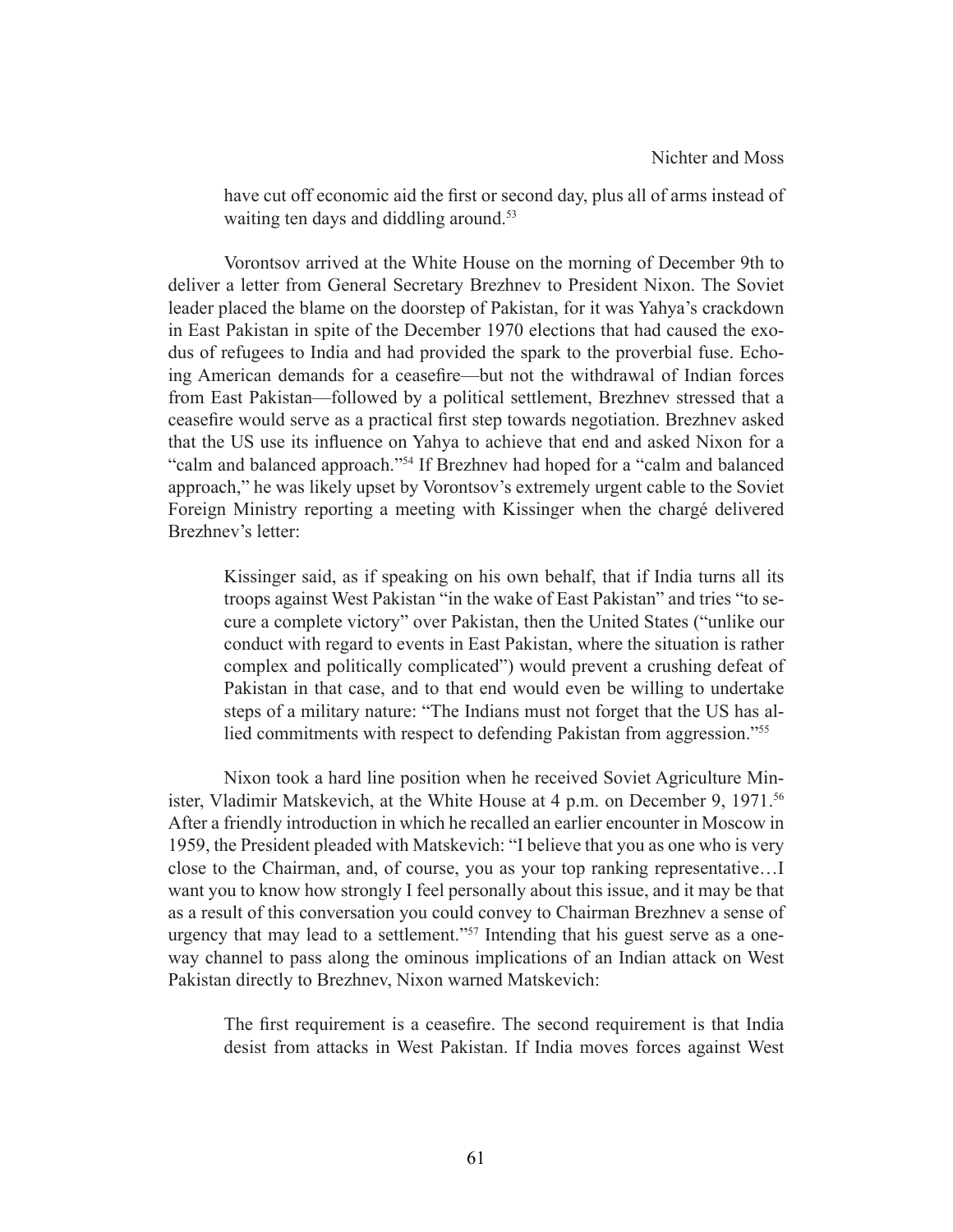Pakistan, the United States cannot stand by. The key to the settlement is in the hands of the Soviet Union. If the USSR does not restrain the Indians, the US will not be able to deal with Yahya. If the Indians continue their military operations, we must inevitably look toward a confrontation between the Soviet Union and the United States.<sup>58</sup>

Reviewing the meeting with the following day, Kissinger assured Nixon that the message that the US would protect West Pakistan would reach the Soviet leadership. The following exchange is particularly telling for Nixon's perception of the Indians and a sense that the Soviets were pulling the Indian marionette strings:

Nixon: But these Indians are cowards. Right? Kissinger: Right, but with Russian backing. You see, the Russians have sent notes to Iran, Turkey, to a lot of countries threatening them.59 The Russians have played a miserable game. Nixon: So we'll do the same thing, right? Kissinger: Exactly. Nixon: Threatening them with what? If they come in and what? Kissinger: They'll do something. They haven't said what they'll do. But they'll settle now. After your conversation with Matskevich yesterday, they're going to settle. $60$ 

Kissinger met with Vorontsov on the morning of December 10, and delivered a terse letter from Nixon to Brezhnev asserting that Brezhnev's proposals "concerning the political evolution of East Pakistan appear to be met," but that it would need to be followed by "an immediate cease-fire in the West."61 Kissinger allowed Vorontsov to copy the verbatim text of an *aide-memoire* from November 5, 1962, between then Pakistani leader Ayub Khan and US Ambassador McConaughy, in which the Kennedy administration reaffirmed previous assurances to "come to Pakistan's assistance in the event of aggression from India against Pakistan."62 As Nixon warned in his letter, if a ceasefire in the West did not take place immediately, the US "would have to conclude that there is in progress an act of aggression directed at the whole of Pakistan, a friendly country toward which we have obligations." Nixon continued to urge the Soviets "in the strongest terms to restrain India "from looking westward<sup>"63</sup>

In New York on the evening of December 11th, Kissinger secretly met with Huang Hua, the PRC Permanent Representative to the UN and ambassador to Canada to coordinate Sino-American activities about the Indo-Pakistani War. Kissinger told Huang, "Incidentally, just so everyone knows exactly what we do, we tell you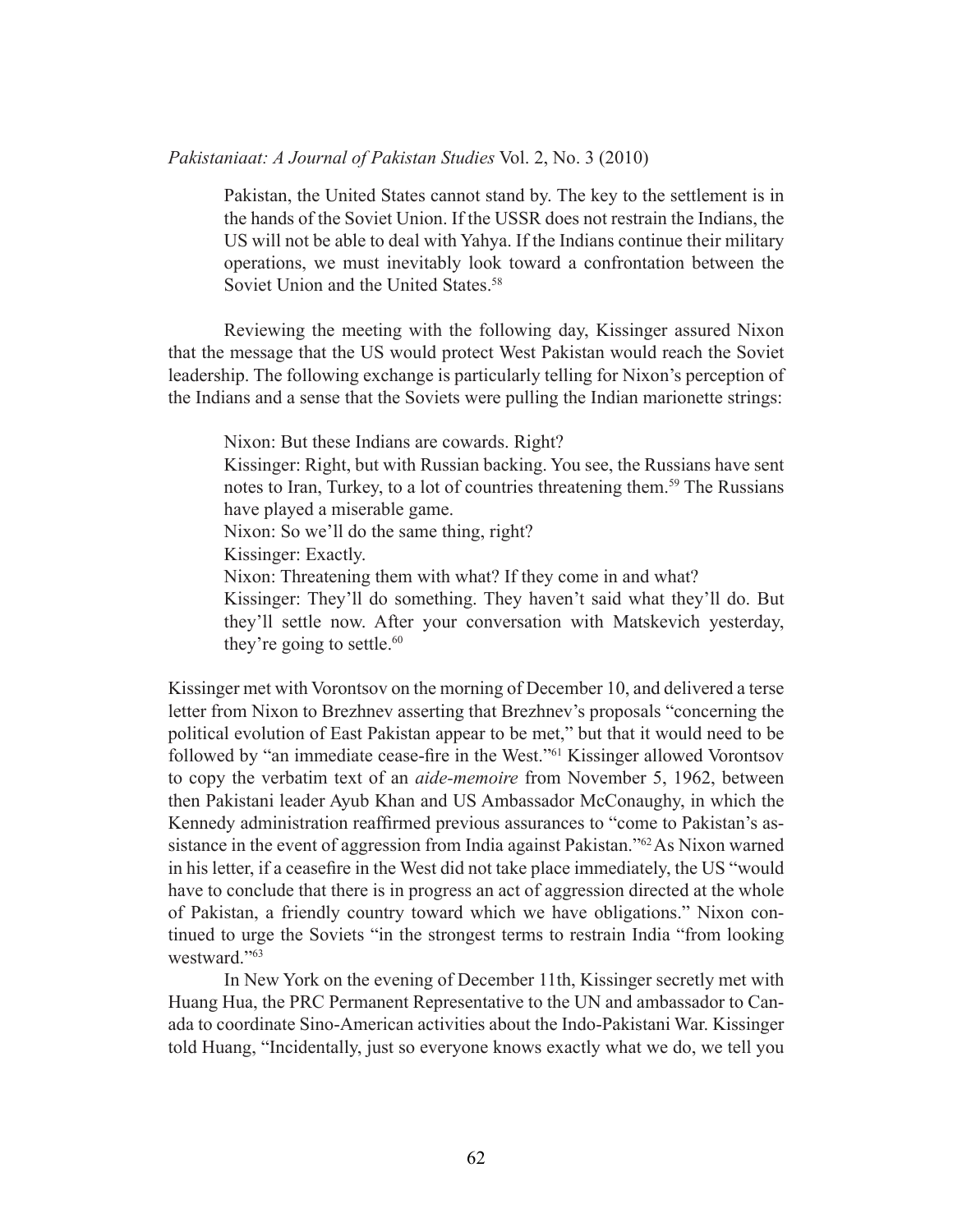about our conversations with Soviets; we do not tell the Soviets about our conversations with you." Kissinger then raised a matter "of some sensitivity." The US would share information with the Chinese about "Soviet dispositions on your borders" and, vaguely, "if the People's Republic were to consider the situation on the Indian subcontinent a threat to its security, and if it took measures to protect its security, the US would oppose efforts of others to interfere with the People's Republic."64

Kissinger called Vorontsov on the afternoon of the 11th to inform the Soviets that the US would "proceed unilaterally," presumably at the United Nations, if it did not hear from the Soviet leadership. Vorontsov informed Kissinger that Moscow had dispatched the First Deputy Soviet Minister of Foreign Affairs, Vasily V. Kuznetsov, to India "in direct connection to whatever we have discussed here."65 Nixon and Kissinger worried aloud that an Indian attack on West Pakistan might provoke Chinese action in support of Pakistan against India, which, in turn, could escalate even further if the Soviets moved against China to support India. Nixon believed it would be "crystal clear," "naked aggression" if India continued military action after East Pakistan was "wrapped up." Kissinger explained that Indian Foreign Minister Swaran Singh had "refused to give an assurance" that India did not "have any territorial…ambitions." Singh had vaguely mentioned "minor rectifications," a codeword, in Kissinger's opinion, that meant Southern Kashmir. Nixon remarked, "by God, the country [US] doesn't give a shit [about India-Pakistan]. That's the point."

President Nixon realistically assessed the situation and saw the scenarios involving nuclear war for what they were—unlikely contingencies:

Nixon: Are we being over anxious on the hotline? No, we're not. Basically, all we're doing is asking for a reply. We're not letting the Russians diddle us along, point one…And, second, all we're doing is to reiterate what I said to the Agriculture Minister and what you said to Vorontsov. Right? Kissinger: Right.

Nixon: Does that sound like a good plan to you?

Kissinger: It's a ... typical Nixon plan. I mean it's bold. You're putting your chips into the pot again. But my view is that if we do nothing, there's a certainty of a disaster.

Nixon: Yeah.

Kissinger: This way there's a high possibility of one, but at least we're coming off like men.

Encouraging Chinese troop movements against India entailed risks, but Nixon saw them as more of a means of forcing Indian restraint in Pakistan. With US backing,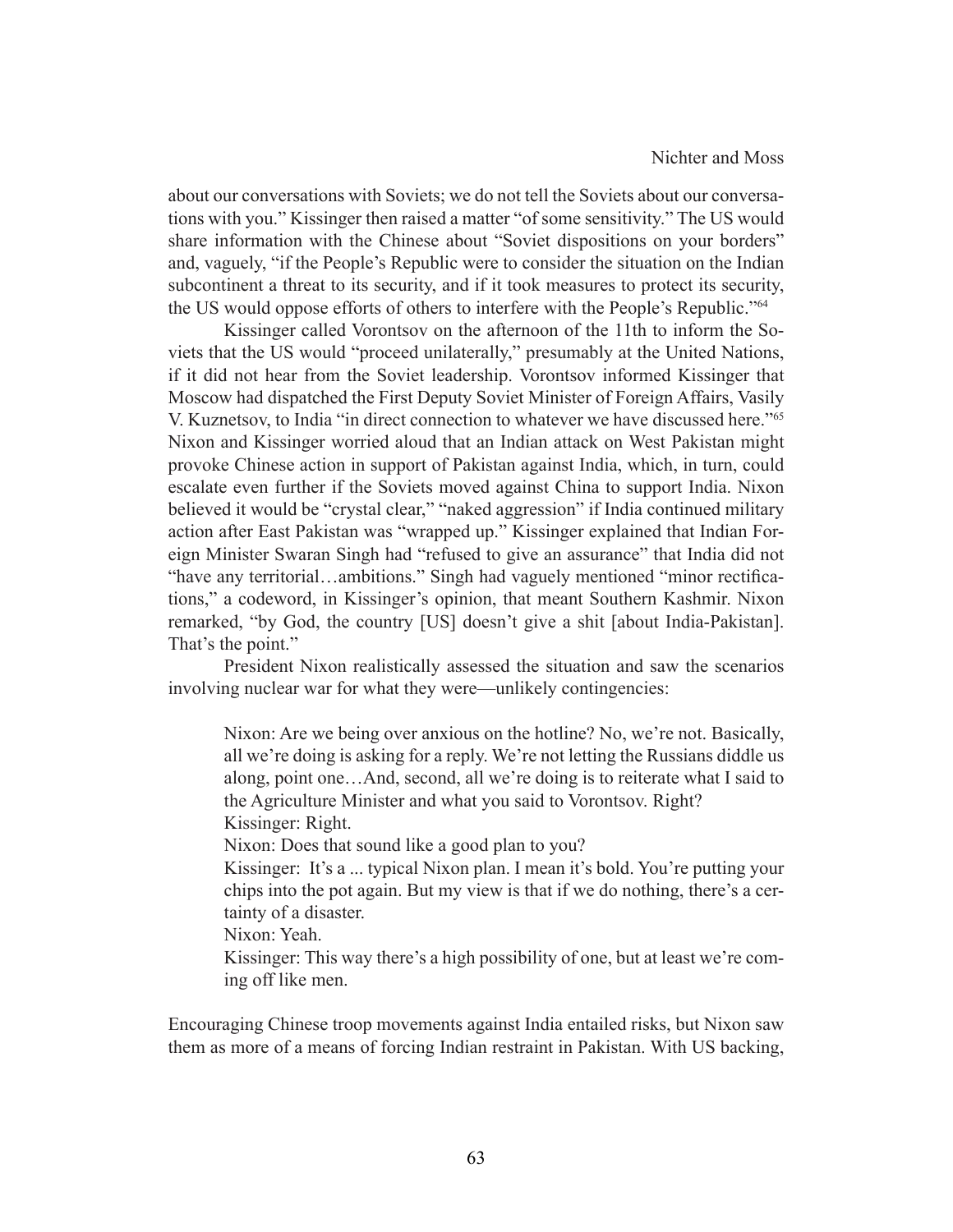a Soviet attack on China in support of India was, in the President's estimation, unlikely:

Nixon: The reason that I suggested that the Chinese move is they talked about the Soviet divisions on their border and all that sort of thing. You know that the Soviets at this point aren't about to go ripping into that damn mess, having in mind the fact of their gains from the Indian thing…

Kissinger: The Chinese, well, we asked, but that's not the reason they're doing it.

Nixon: The way you put it, Henry, the way you put it is very different as I understand. You said, "Look, we're doing all these things, why don't you threaten them?" Remember I said, "Threaten, move a couple of people." … Look, we have to scare these bastards…

Kissinger: My feeling is, Mr. President, leaving completely aside what we've said, if the outcome of this is that Pakistan is swallowed by India; China is destroyed, defeated, humiliated by the Soviet Union; it will be a change in the world balance of power of such magnitude…that the security of the United States for—maybe forever, certainly for decades—we will have a guaranteed war in the Middle East, then…

Nixon: The point is, the fact of the matter is I'd put [it] in more Armageddon terms than reserves when I say that the Chinese move and the Soviets threaten and then we start lobbing nuclear weapons. That isn't what happens. That isn't what happens. What happens is we then do have a hotline to the Soviets and we finally just say now what goes on here?

Kissinger: We don't have to lob nuclear weapons. We have to go on alert.

Nixon noted that the Armageddon scenarios were, however, hypothetical: "Well, we're talking about a lot of ifs. Russia and China aren't going to go to war." Kissinger disagreed, but Nixon pointed out that the timing was just wrong for a world war. The President counseled prudence: "Well, let me put it this way. I have always felt that India and Pakistan, inevitably, would have a war. And there can always be a war in the Mideast. As far as Russia and China is [are] concerned there are other factors too overwhelming at this particular point for them to go at each other."<sup>66</sup>

Less than two hours later, Vorontsov called Kissinger with an "immediate reply" to the President's message:

The first contacts with the Government of India and personally with Prime Minister I. Gandhi…testify to the fact that the Government of India has no intention to take any military actions against West Pakistan. The Soviet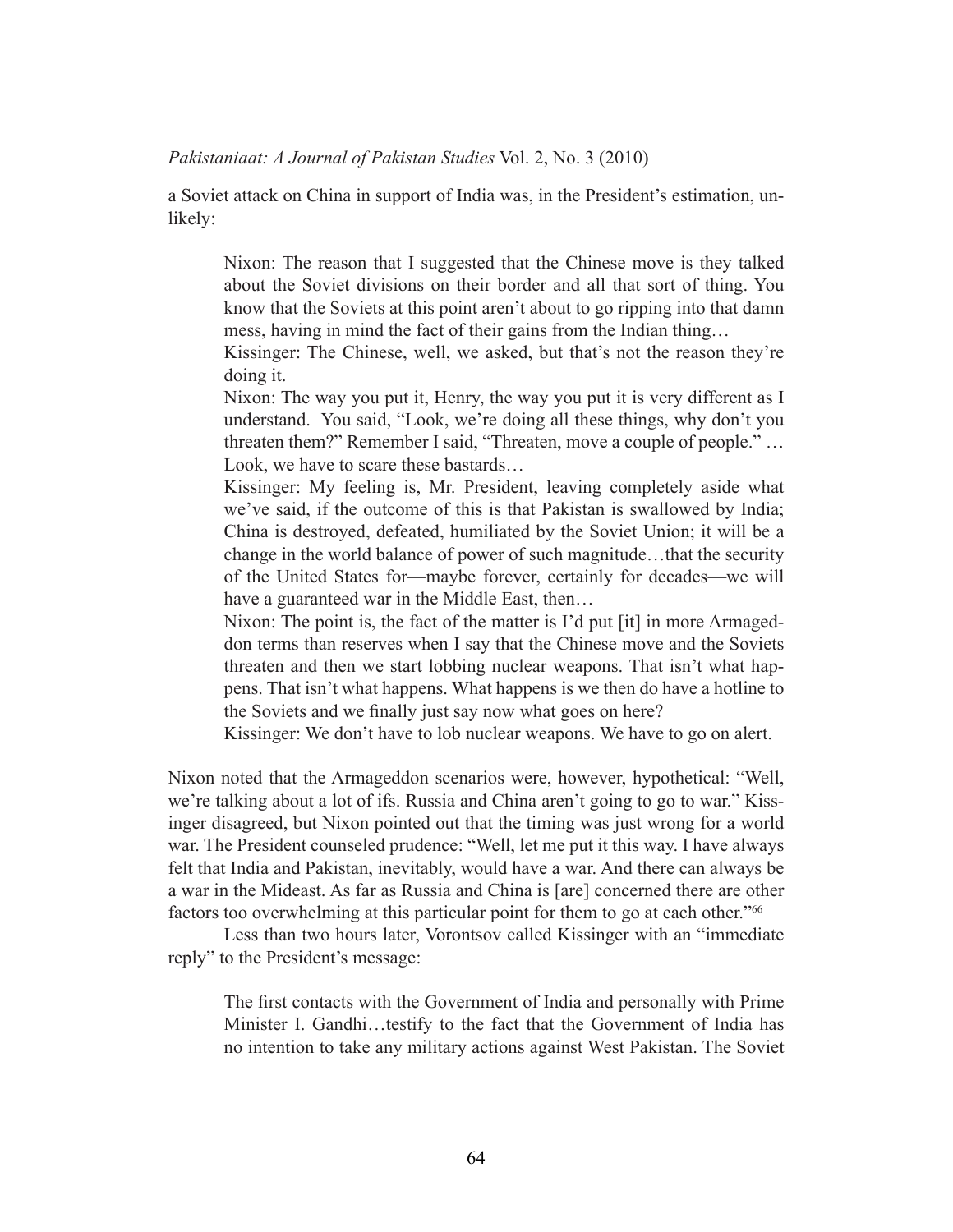leaders believe that this makes the situation easier and hope that the Government of Pakistan will draw from this appropriate conclusions. As far as other questions raised in the President's letter are concerned the answers will be given in the shortest of time.

Vorontsov said he had not "been instructed to say this," but in his "personal capacity" he wanted Kissinger to know that Gromyko had returned from vacation, and the Soviet Ambassador to the UN had "been discussing with the authorities in delegation along the lines we discussed with the President," with "all kinds of guarantees."67 Vorontsov repeatedly assured Kissinger that the US and USSR were in agreement, and that there was a chance for cooperation.

Meanwhile, another letter from Nixon to Brezhnev went out via the "hotline" at 11:30 a.m. The message was curt:

[A]fter delaying for 72 hours in anticipation of your [formal] reply…I had set in train certain moves in the United Nations Security Council…These cannot now be reversed. I must also note that Indian assurances still lack any concreteness. I am still prepared to proceed along the lines of set forth in my letter of December 10, as well as in conversations with your chargé d'affaires Vorontsov, and my talk with your Agriculture Minister…68

The hotline message showed that the US had clearly taken a hard line with the Soviets and reflected the White House belief that India would attack West Pakistan—regardless of Indian or Soviet pronouncements to the contrary. The next day, December 13, the Soviets responded with a brief hotline message of their own, which stated that they were conducting a "clarification of all the circumstances in India" and that the message had been "in accordance with the confidential exchange of opinions."69

## **The Conclusion of the Indo-Pakistani War and the Radford Affair**

As soon as Nixon and Kissinger returned from a two-day summit with French President Georges Pompidou at the Azores, the intensity of the crisis ratcheted up even before the two had returned to American soil. Once Air Force One landed at Andrews AFB, members of the press scurried to report potentially groundbreaking news that the President might cancel the Moscow summit. The source of the news was none other than some comments Kissinger made on the plane that were supposed to be "unattributed," a journalistic rule of thumb known as the "Lindley Rule."70 In violation of a gentlemen's agreement that went back to the 1950s, the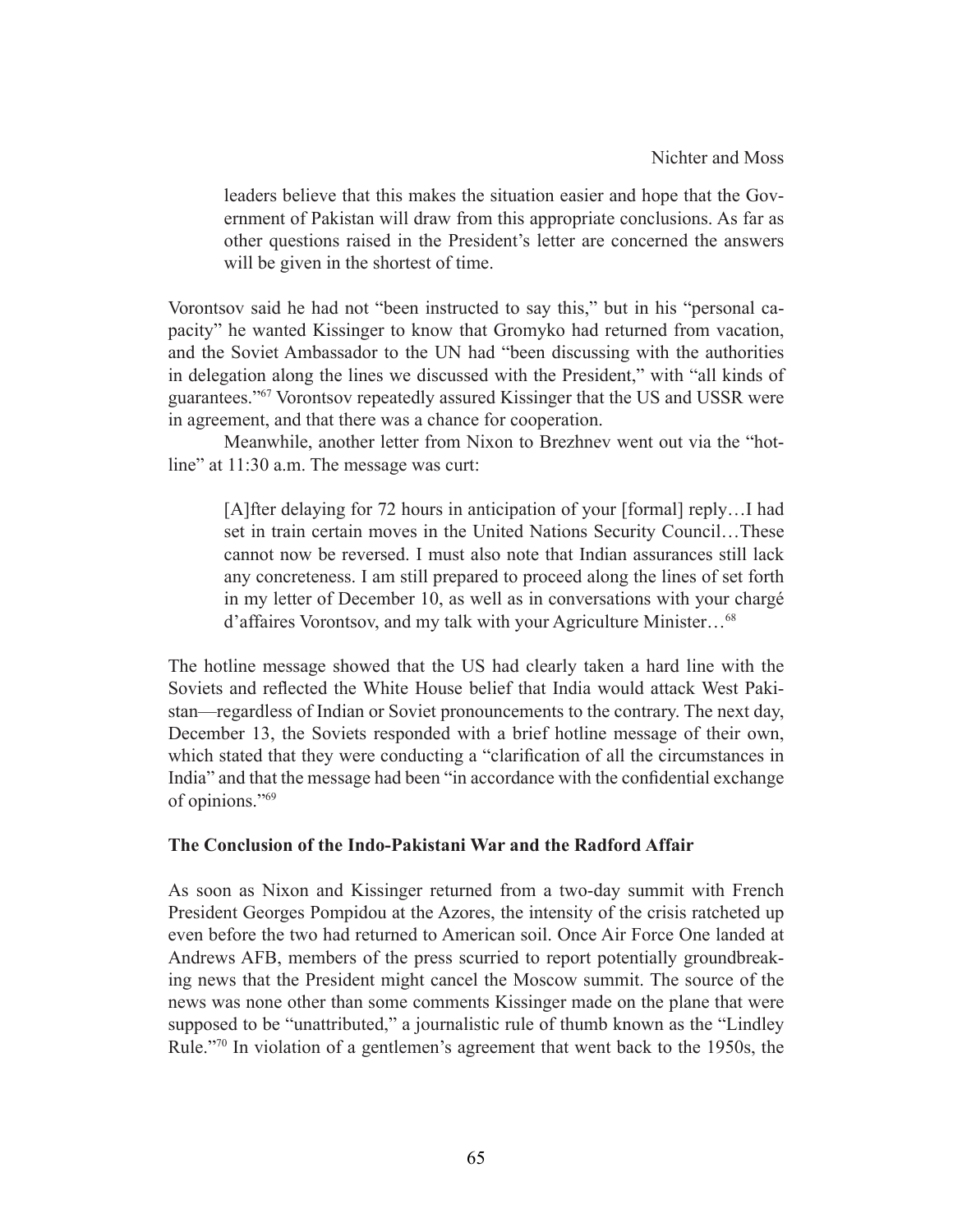*Washington Post* attributed the comments to the National Security Adviser on the front page the next morning.71 The *Post* story distracted Nixon and Kissinger's attention from what would become a much larger problem inextricably linked to the India-Pakistan crisis: the Anderson leaks. An investigative journalist in the mold of turn-of-the-century muckrakers, Anderson later topped Nixon's much publicized "enemies list." In particular, Anderson's syndicated column of December 14th set in motion a fast-paced White House investigation.<sup>72</sup> The investigation was led by John Ehrlichman and the White House "Plumbers," which had been assembled in the wake of the publication of the *Pentagon Papers* earlier that year.73 The Plumbers investigation turned up some alarming news. Under polygraphic interrogations on December 15th and 16th, Yeoman Charles Radford revealed that the leadership of the US military had been spying on the White House through the JCS-NSC liaison office, and, more specifically, on Kissinger—the lynchpin in the backchannels to the Soviets—since November 1970.74

By December 15<sup>th</sup>, the UN Security Council was deadlocked. Representing Pakistan, Zulfiqar Ali Bhutto eloquently argued that the Security Council's failure to act effectively legalized Indian aggression against Pakistan. Bhutto then stormed out of the session. Kissinger-Vorontsov exchanges later that day reflected differences of opinion over the UN deadlock: the US continued to support a UK resolution, while the Soviets pushed a Polish resolution. The real emphasis of the meeting was preventing hostilities in West Pakistan, coupled with a sense that a failure to maintain solidarity in the UN could reflect poorly on the status of US-Soviet relations.<sup>75</sup>

The Nixon White House was clearly displeased that the US and the Soviet Union could not agree to jointly call for a simple ceasefire and withdrawal. Both superpowers had raised the stakes by dispatching naval forces to the Bay of Bengal, and rising tension in the backchannel exchanges reflected increasing antagonism. In a phone call with Kissinger on the morning of December 16, Nixon vented his anger with the Soviets over the course of events. If the Indians failed to accept a ceasefire, after the US had privately applied pressure to the Soviets, Nixon said, "Now in the event we are going to end up by saying to the Russians, 'You proved to be so untrustworthy we can't deal with you on any issues.'" Kissinger saw some hope for the Soviets pushing the Indians into accepting a ceasefire. "They still may get us a ceasefire," the National Security Advisor stated.76

With much greater speed than the carefully crafted and symbolic actions of the Kissinger-Vorontsov exchanges, the meeting with Matskevich, the hotline messages, and the frequent phone calls between the White House and the Soviet embassy, the war in South Asia ended. On the afternoon of December 16, 1971, India accepted Pakistan's unconditional surrender in the East, and hostilities quickly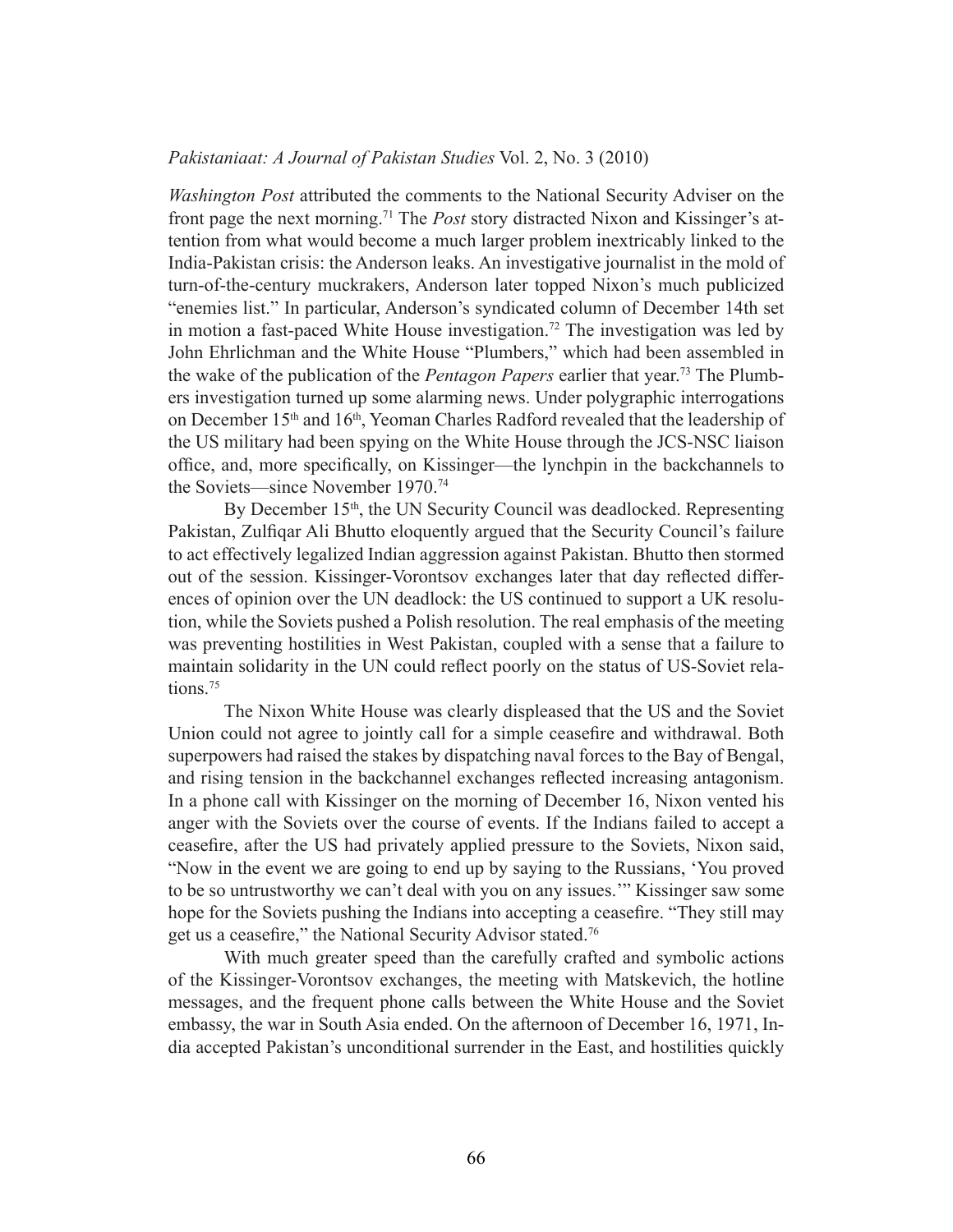came to a close the next day after India announced a ceasefire in the West. Negotiations over war reparations, POWs, and the political settlement for East Pakistan now the new nation of Bangladesh—lasted for several months. The lesson Nixon and Kissinger took away from the Indo-Pakistani conflict was that the US needed to act tough with the Soviets, which reinforced their earlier impressions of how to deal effectively with the Soviets.<sup>77</sup>

#### **Conclusion**

Added to extant documentary collections, the surreptitiously taped conversations relating to US-Soviet backchannel and the nearly complete documentary record of exchanges between Kissinger and Dobrynin, Kissinger and Vorontsov, and Nixon and Brezhnev show the Nixon administration's desire to take a hard line with the Soviet Union and to compel the Soviets to restrain the Indians. Although Nixon and Kissinger contended that their actions had forced the Soviet hand and removed the Indian threat of dismembering West Pakistan, the case is still not closed and full confirmation is still not entirely possible in the absence of materials relating to Indian cabinet meetings, notes of the Soviet Politburo, and Indo-Soviet exchanges.

The critics stand on solid ground in arguing that Nixon and Kissinger personalized policy with anti-Indian zeal and sympathy for Yahya, although arguing that these prejudices defined American policy is not entirely accurate. Nixon's and Kissinger's behavior clearly remained within the rational actor model, based on perceived national interests. Initially, Pakistan served as the gateway to Sino-American rapprochement, and then US commitment to a shared ally was designed to impress the Chinese. Moreover, India's tangible support for the Mukti Bahini attacks into Pakistan alienated the White House. Nixon's and Kissinger's prejudicial background, if anything, confirmed their policy perceptions and resulted in more than one outburst captured for posterity by Nixon's taping system. Nixon's personal experience with the Indians and the Pakistanis, and with Gandhi and Yahya in particular, confirmed his views of Indian "aggression" and Pakistani good faith at facilitating the opening to China and accepting Indian concessions, such as allowing UN observers and keeping Mujib alive. Talk of "toughness," "bold action," and "coming across as men," reflected the White House sentiments about masculine virtues, while derogatory remarks about Indira Gandhi reflected the gendered speech of dealing with a very shrewd, tough woman who transcended supposed feminine vices.

On the charge of conflating regional issues with the global Cold War game, the critics of the Nixon administration have a stronger case. Nixon and Kissinger displayed amazing indifference to the fact that the Indians and the Pakistanis were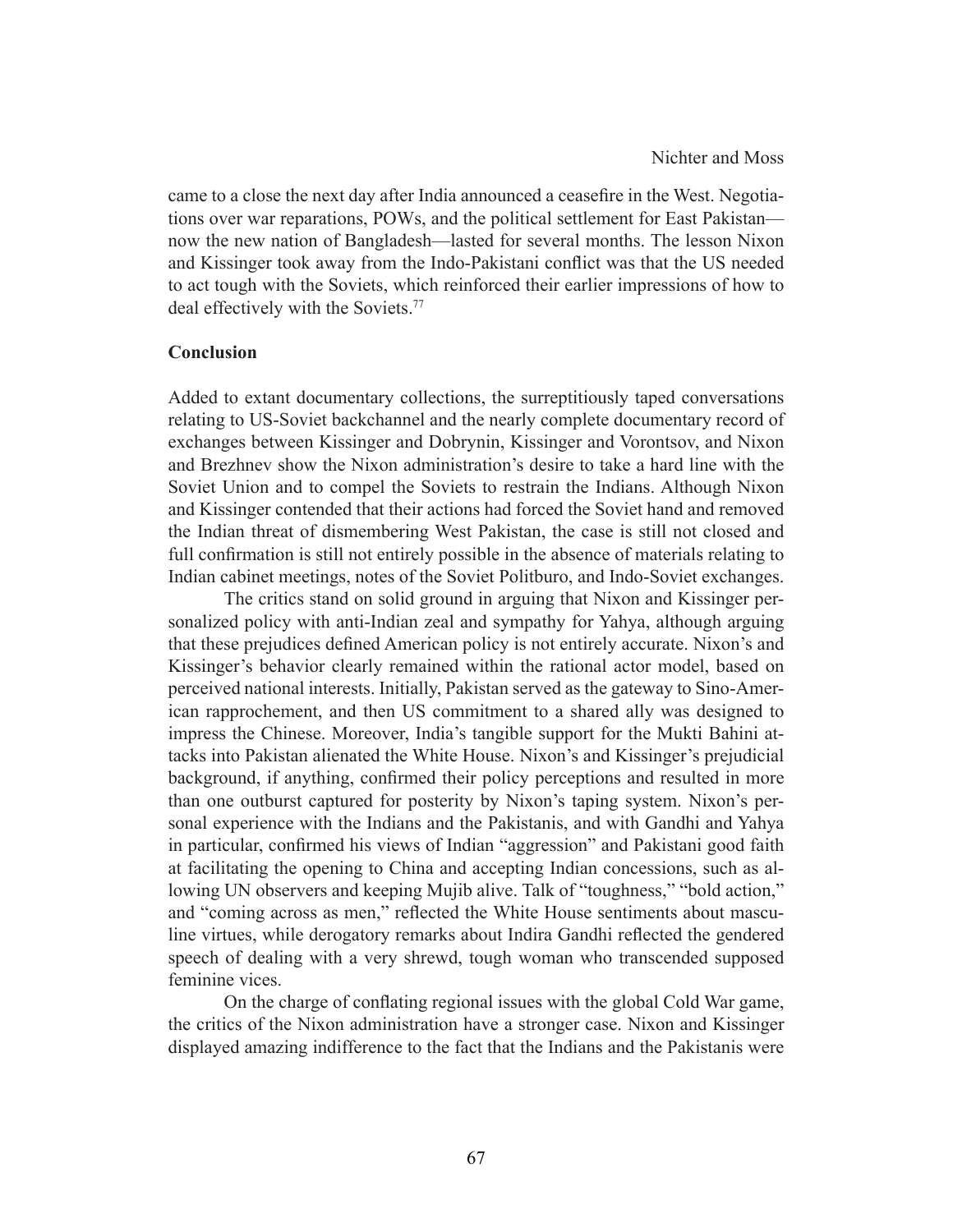pursuing their own national interests on the Subcontinent. However, the critics' charge that the White House risked World War Three by its allegedly reckless actions is somewhat mitigated following a review of the fuller documentary record and the substance of US rhetoric and actions via US-Soviet backchannels. The messages to the Soviets primarily revolved around joint action at the UN and encouraging the Soviets to impose restraint on the part of their special ally, India. The backchannel exchanges show a steady—not reckless—progression of actions. At no point did Nixon increase the readiness status of US strategic nuclear forces. The movement of Task Force 74 for ostensibly humanitarian purposes, to aid the evacuation of American citizens from East Pakistan, was plausible, and the real reason—as a response to Soviet naval movements and as a signal to India—was not unjustified.

Nixon's policies on South Asia provided an ideal opportunity for Kissinger to centralize the policy formulation and implementation in the White House. Kissinger bypassed Secretary of State Rogers and the State Department with an impressive degree of self-promotion. Nixon did not completely bypass the State Department during the crisis and war, but he limited its role to presenting the public case at the UN and managing the refugee crisis. Nixon and Kissinger genuinely believed that India had instigated the hostilities and they believed that India had designs on West Pakistan incompatible with US interests. However, the only way to prove that one way or another would be for Indian archives to open to the extent which American sources have become available.

The situation on the Subcontinent ultimately defied the attempts of the superpowers to manage the crisis. The actions of Indira Gandhi, Yahya Khan, Zulfiqar Ali Bhutto, and Mujibur Rahman were ultimately more important in determining the final outcome than those of Nixon, Kissinger, Vorontsov, and Brezhnev. Nevertheless, the Nixon White House reliance on backchannels with the Soviet-Union (and tilting to China at the UN) was triangular diplomacy in action. As Jussi Hanhimäki has argued, the tilt towards Pakistan was, essentially, a tilt toward China. The policy actors on all sides were playing roles partially prescribed by Cold War divisions. The procedures they established would prove more useful as Nixon went to China and as the North Vietnamese launched the largest offensive since 1968 against South Vietnam.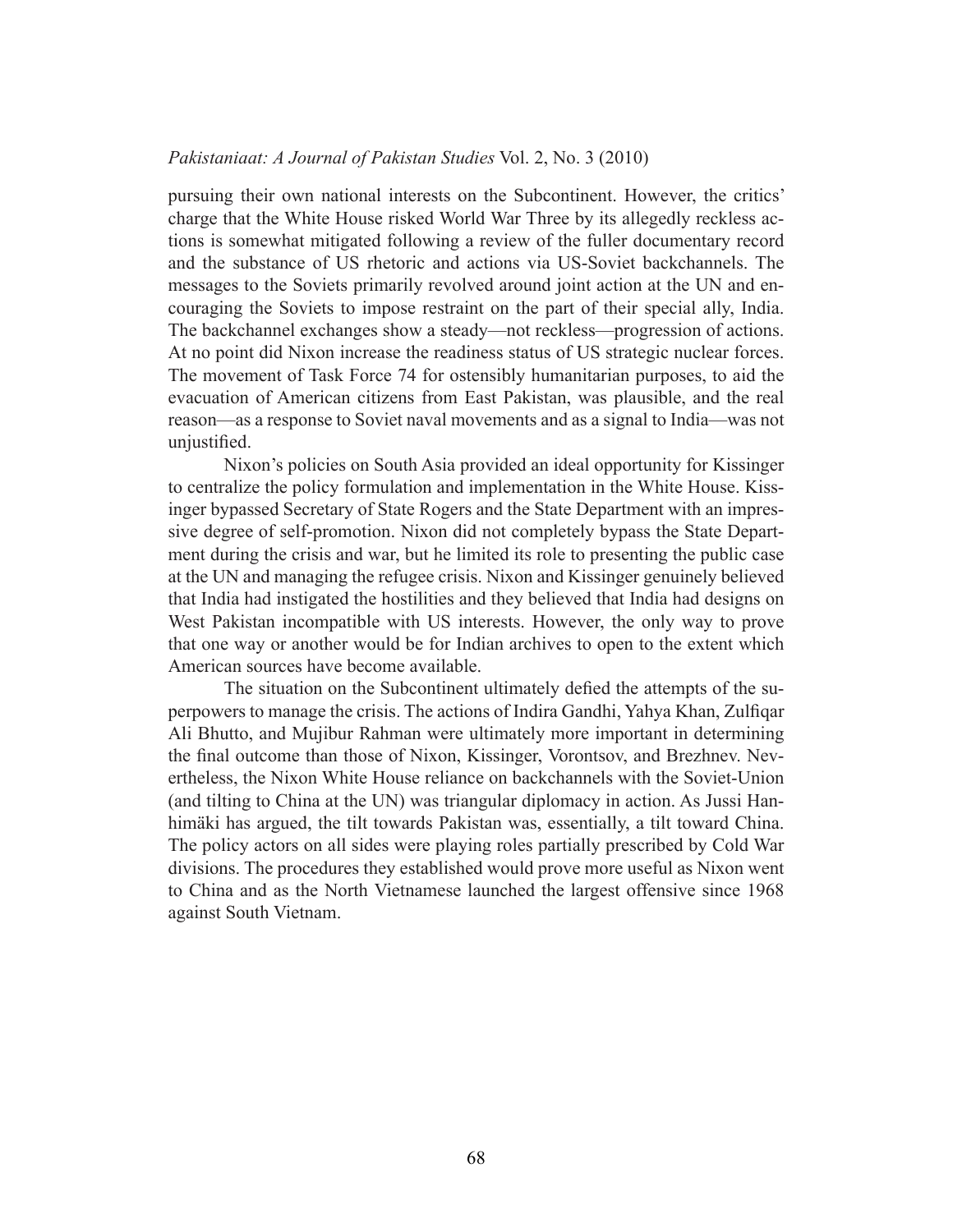Notes:

The views presented in this article do not necessarily reflect those of the US government or our employers. This article is a condensed chapter in Dr. Moss' dissertation, *Behind the Backchannel: Achieving Détente in US-Soviet Relations, 1969- 1972* (The George Washington University, 2009). The authors wish to thank Anand Toprani, Dennis Kux, Len Colodny, James Rosen, and W. Taylor Fain for input and/ or transcripts cited in this paper.

1. Nixon tapes (NT), Executive Office Building (EOB) Conv. No. 309-1, December 24, 1971, 12:00 – 1:37 p.m.

2. Nixon tapes, NT, Oval Office (OVAL) Conv. No. 699-1 between Nixon and Kissinger, March 31, 1972, 10:13–11:14 a.m.

3. Richard M. Nixon, *RN: The Memoirs of Richard Nixon* (New York: Touchstone, 1978), p.530.

4. Henry A. Kissinger, *White House Years* (hereafter cited as *WHY*), (Boston: Little, Brown and Company, 1979), pp.842-918.

5. Kissinger, *WHY*, p.856. Nixon famously wrote by hand on a memo, "Policy Options Towards Pakistan," of April 28, 1971, on "Policy Options Towards Pakistan: "To all hands. Don't squeeze Yahya at this time." F. S. Aijazuddin correctly notes that the language did not originate with the Nixon, but rather in a cover memo from President, but actually with Alexander Haig, who wrote in a cover memo, "Henry has suggested…you could include a note to the effect that you want no actions taken at this time which would squeeze West Pakistan." The cover memo is in Aijazuddin, *The White House and Pakistan: Secret Declassified Documents, 1969- 1974* (Karachi: Oxford UP, 2004), p.241. The longer memo from Kissinger to the President in Ibid, pp.242–247; and *FRUS*, IX, pp.94–98.

6. Kissinger, *WHY*, p.856.

7. Kissinger, *WHY*, p.867.

8. Kissinger, *WHY*, 913.

9. Jack Anderson, *The Anderson Papers* with George Clifford (New York: Random House, 1973) pp. 205–269; Christopher Van Hollen, "The Tilt Policy Revisited: Nixon-Kissinger Geopolitics And South Asia," *Asian Survey*, Vol. 20, No. 4. (April, 1980) pp.339–361; T. N. Kaul, *The Kissinger Years: Indo-American Relations* (New Delhi: Arnold Heinemann, 1980); Seymour M. Hersh, *The Price of Power: Power Kissinger in the Nixon White House* (New York: Summit Books, 1983) pp.444–479; Raymond L. Garthoff, *Détente and Confrontation: American-*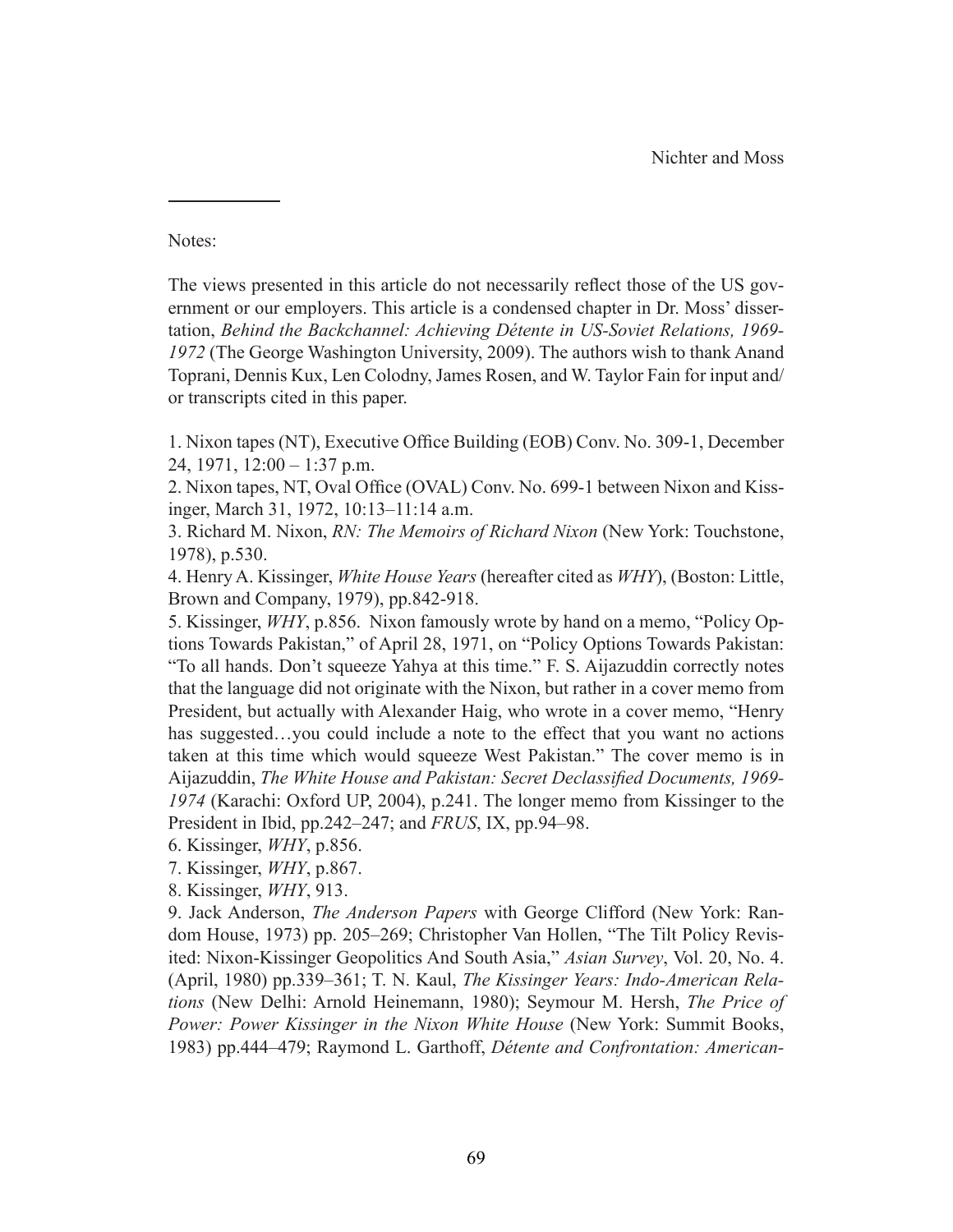*Soviet Relations from Nixon to Reagan* revised edition (Washington: Brookings, 1994) pp.296–322; William Bundy, *A Tangled Web: The Making of Foreign Policy in the Nixon Presidency* (New York: Hill and Wang, 1998) pp.269–292; Walter Isaacson, *Kissinger* (New York: Simon and Schuster, 1992) pp.371–376; Christopher Hitchens, *The Trial of Henry Kissinger*, (London: Verso, 2001) pp.44–55; Jussi Hanhimäki, *The Flawed Architect: Henry Kissinger and American Foreign Policy* (New York: Oxford UP, 2004) pp.154–184, 187–191; Robert Dallek, *Nixon and Kissinger: Partners in Power* (New York: Harper Collins, 2007) pp.325–368. 10. Anderson, *Anderson Papers*, p.205.

11. Aijazuddin, *The White House and Pakistan*; Roedad Khan, ed., *The American Papers: Secret And Confidential India-Pakistan-Bangladesh Documents 1965– 1973* (Karachi: Oxford UP, 1999); US Department of State, *Foreign Relations of the United States* (hereafter cited as *FRUS*), v.I, *Foundations of Foreign Policy 1969–1972* (Washington, DC: GPO, 2003); *FRUS*, 1969-1976, v. XI, *South Asia Crisis 1971* (Washington, DC: GPO, 2005); *FRUS*, 1969-1976, v. E7, *Documents on South Asia 1969–1972* http://www.state.gov/r/pa/ho/frus/nixon/e7/index.htm.

12. The bulk of the tapes on the lead-up to the Indo-Pakistani War of 1971 and during the war itself have been publicly available for the better part of a decade. Aside from the transcripts in the two *Foreign Relations* volumes and the work of W. Taylor Fain, the authors have not seen any original research on the tapes related to South Asia. *FRUS* cited previously.. Also, W. Taylor Fain, "We've Always Done Well With The Daring Games": The Nixon Tapes, The Indo-Pakistani War Of 1971, And The Early Travails Of De?tente," conference paper (Dobbiaco, Italy: CD-ROM Document Reader; Machiavelli Center for Cold War Studies, 2002). We hypothesize that the logistical challenges to using these early tapes releases by the National Archives, such as the tapes being available only on relatively poor quality audiocassettes (versus Compact Discs) and access being geographically limited to the audio-visual room in College Park, MD, are the reason most scholars have invested finite research time on document collection rather than listening to and transcribing the tapes. Our website, nixontapes.org, contains a digitized collection available to anyone with a web connection, with the hope that scholars and the public can more easily access the tapes.

13. Because Dobrynin was in the Soviet Union during the actual war, his backchannel duties temporarily shifted to the Soviet charge d'affaires, Yuly Vorontsov. US Department of State, *Soviet-American Relations: The Détente Years, 1969-1972*, Introductions by Henry A. Kissinger and Anatoly Dobrynin (Washington, DC: GPO, 2007) Hereafter cited as *Détente Years*.

14. Geoffrey Warner, "Nixon, Kissinger and the breakup of Pakistan, 1971," *International Affairs* 81, 5 (2005) p.1098.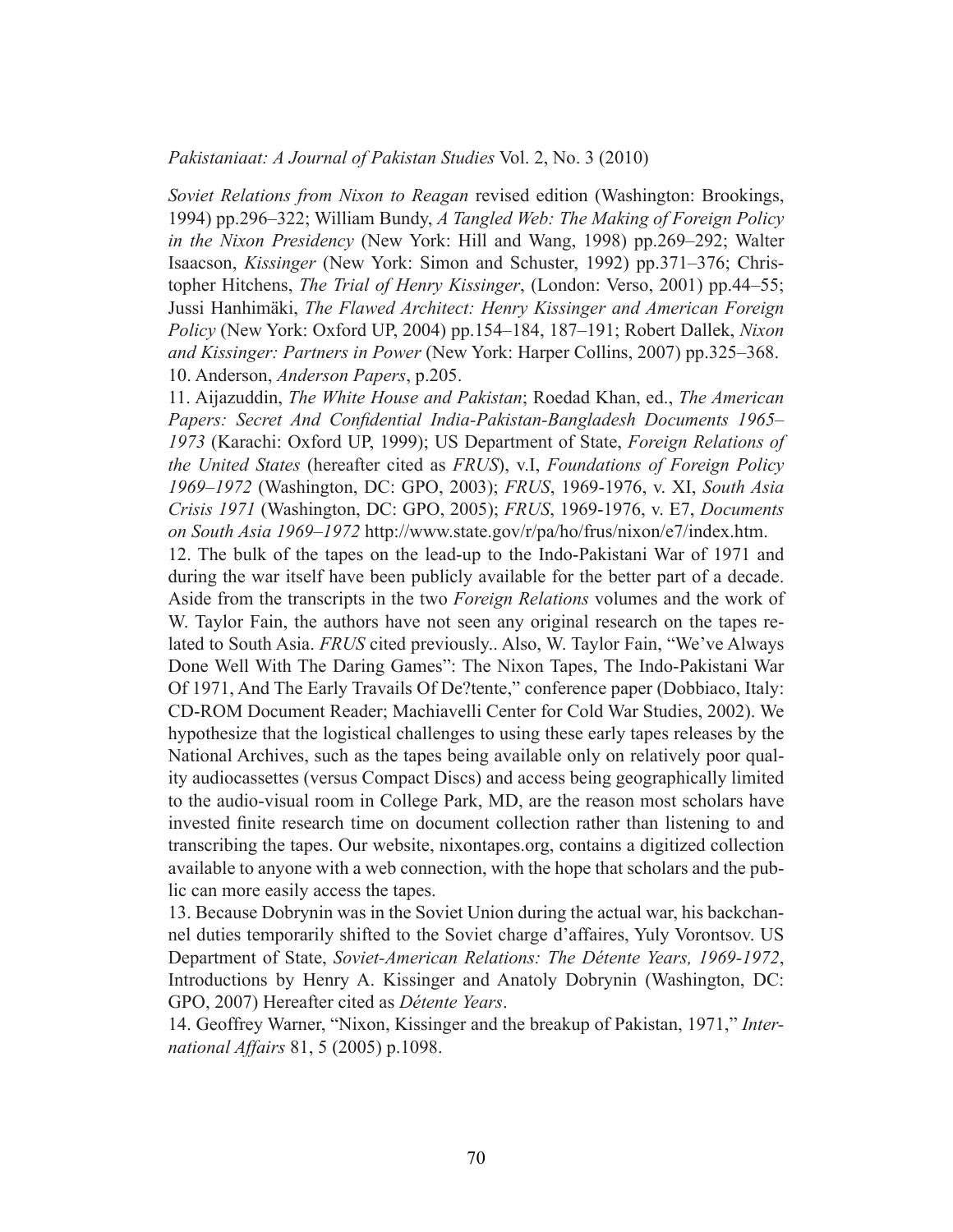15. "Samuel Hoskinson and Richard Kennedy to Kissinger," May 25, 1971, in *FRUS*, v.XI, p.146.

16. HAK Telcons, Dobrynin File, Box 27, and "Kissinger-Dobrynin Memcon (USSR)," June 10, 1971, *Détente Years*, p.374.

17. HAK Telcons, Dobrynin File, Box 27. Also, *Détente Years*, p.372.

18. "Kissinger-Dobrynin Memcon (USSR)," June 30, 1971, *Détente Years*, p.391. Also, Dobrynin, *In Confidence*, pp.224–225.

19. Soviet Foreign Minister Gromyko and Indian Foreign Minister Swaran Singh officially signed the treaty in New Delhi on August 9. For an English translation of the text, see R. K. Jain, ed., *Soviet-South Asian Relations, 1947–1978*, v.1, (Atlantic Heights, NJ: Humanities Press, 1979), pp.113–116. We are indebted to Tanvi Madan for the "insurance policy" analogy.

20. Kissinger was likely referring to John Kenneth Galbraith, who served as the US Ambassador to India during the Kennedy administration.

21. NT, OVAL Conv. No. 557-1, August 9, 1971, 8:52–11:47 a.m.

22. "Kissinger to Nixon: Your Meeting with Foreign Minister Gromyko," no date, NPMP, NSC Files, Kissinger Office Files, Box 71, Country Files, Europe, USSR, Gromyko, 1971–1972, NARA II.

23. "Memorandum of Conversation," White House Special Files, President's Office Files, Box 86. Also, NT, OVAL Conv. No. 580-18 between Nixon, Gromyko, Kissinger, Rogers, et al, September 29, 1971, 3:00-4:40 p.m.

24. NT, OVAL Conv. No. 580-20, September 29, 1971, 4:40-5:00 p.m.

25. Richard Sisson and Leo E. Rose, *War and Secession: Pakistan, India, and the Creation of Bangladesh* (Berkeley and Los Angeles: University of California Press, 1990), p.242.

26. Dallek, *Nixon and Kissinger*, p.339.

27. Although Dallek is generally correct, he evidently confused some of his documentary sources. Dallek states: "According to Gandhi, during their [November 5, 1971] conversation, [Nixon] had Kissinger do most of the talking." Furthermore, Dallek refutes Gandhi's statements by stating, "The official transcript in Nixon's National Security files drawn from an audiotape is a dialogue strictly between the President and the prime minister." Dallek, pp.339, 340. The memo—not a transcript—apparently drafted by Kissinger, was certainly not drawn from an audiotape, which was unknown to Kissinger at the time. No notation on the memo suggests that the conversation was taped. See: *FRUS*, *South Asia*, E7, online: http://www. state.gov/r/pa/ho/frus/nixon/e7/48213.htm The conversation was in fact taped, but Dallek does not cite the conversation, which is: NT, OVAL Conv. No. 615-23, November 5, 1971, 11:21 a.m. -12:20 p.m. The conversation did not appear in either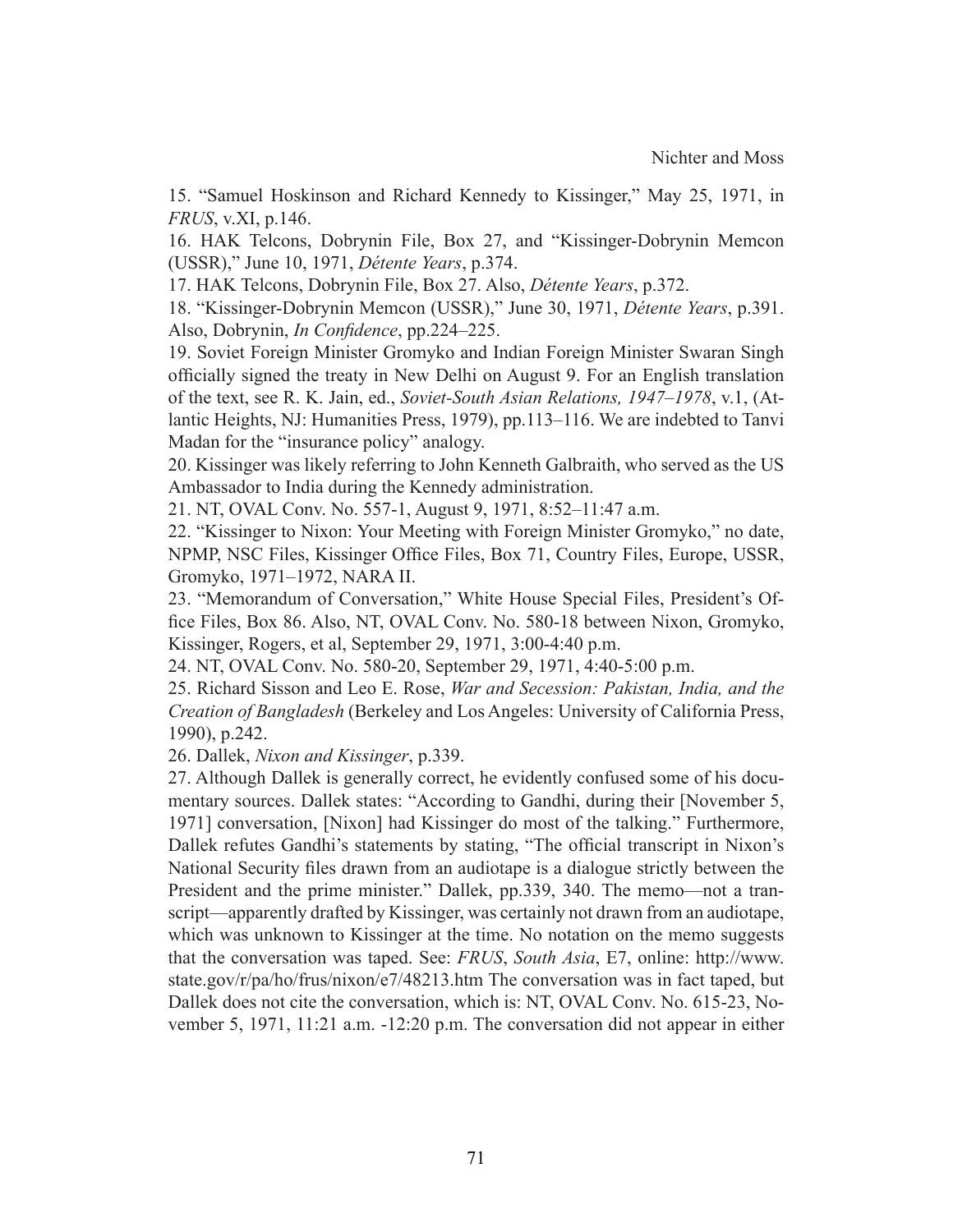print or electronic publication versions of *FRUS* on South Asia, and has never been published before.

28. NT, OVAL Conv. No. 613-15, November 4, 1971, 10:29 a.m. - 12:35 p.m.

29. For example, Raymond Garthoff writes, "On December 3 the Pakistani air force attacked eight Indian airfields in the region around West Pakistan, and Pakistani armored forces thrust into the part of Kashmir administered by India. This action opened the Indo-Pakistani War of 1971." *Détente and Confrontation*, p.298. *Détente and Confrontation*, f.n. 12, p.298. Robert Dallek entirely ignores the events of November 1971, arguing, "When a full-scale war finally erupted on December 3, the CIA could not say which country had initiated the hostilities. Nevertheless, Nixon and Kissinger blamed New Delhi." *Nixon and Kissinger*, p.341. Isaacson, *Kissinger*, p.374.

30. For example, at a WSAG meeting on November 12, 1971, Joseph Sisco said: "Indian strategy has been to continue the pressure on Yahya and to suck Pakistan in militarily so that the principal onus for starting a war would fall on Pakistan." *FRUS*, XI, p.506.

31. Isaacson, *Kissinger*, p.374. Yahya's cable is published in full in Aijazuddin, *The White House and Pakistan*, pp.364–366. Also, *FRUS*, XI, f.n.4, p.539.

32. Sisson and Rose, *War and Secession*, p.214.

33. "Minutes of WSAG Meeting," November 22, 1971, *FRUS*, XI, p.532.

34. "Nixon-Kissinger Telcon," November 22, 1971, 12:45p.m., HAK Telcons, Chronological File, Box 12. Also quoted in *FRUS*, XI, pp.536–537. 35. *FRUS*, XI, p.537.

36. In his memoirs, Kissinger recounted his "first secret meeting with the Chinese in New York," Huang Hua, on November 23, 1971. Kissinger, *WHY*, p.889. A transcript of the meeting, prepared by Winston Lord, is included in "The Lead-Up to Nixon's Trip to China: US and Chinese Documents and Tapes," William Burr, ed., with Sharon Chamberlain, Gao Bei, and Zhao Hun," May 22, 2002, online: http:// www.gwu.edu/~nsarchiv/NSAEBB/NSAEBB70/doc22.pdf <accessed December 10, 2008>.

37. NT, OVAL Conv. No. 622-1, November 22, 1971, 3:51 p.m. – 3:58 p.m.

38. "Telegram from State Department (Washington) to Embassy in Pakistan (Islamabad)," November 28, 1971, 0101Z, *FRUS*, XI, pp.565-566. Also, OVAL Conv. No. 622-1, November 22, 1971, 3:51 – 3:58 p.m.

39. "Telegram from the Department of State (Washington) to the Embassy in the Soviet Union (Moscow), November 27, 1971, 0103Z, *FRUS*, XI, p.569.

40. Indian Prime Minister Gandhi spoke to her nation on December 3 1971 noting that the Pakistani Air Force had struck six Indian airfields and was shelling positions along the Indian-West Pakistani border. In response, Pakistan claimed it was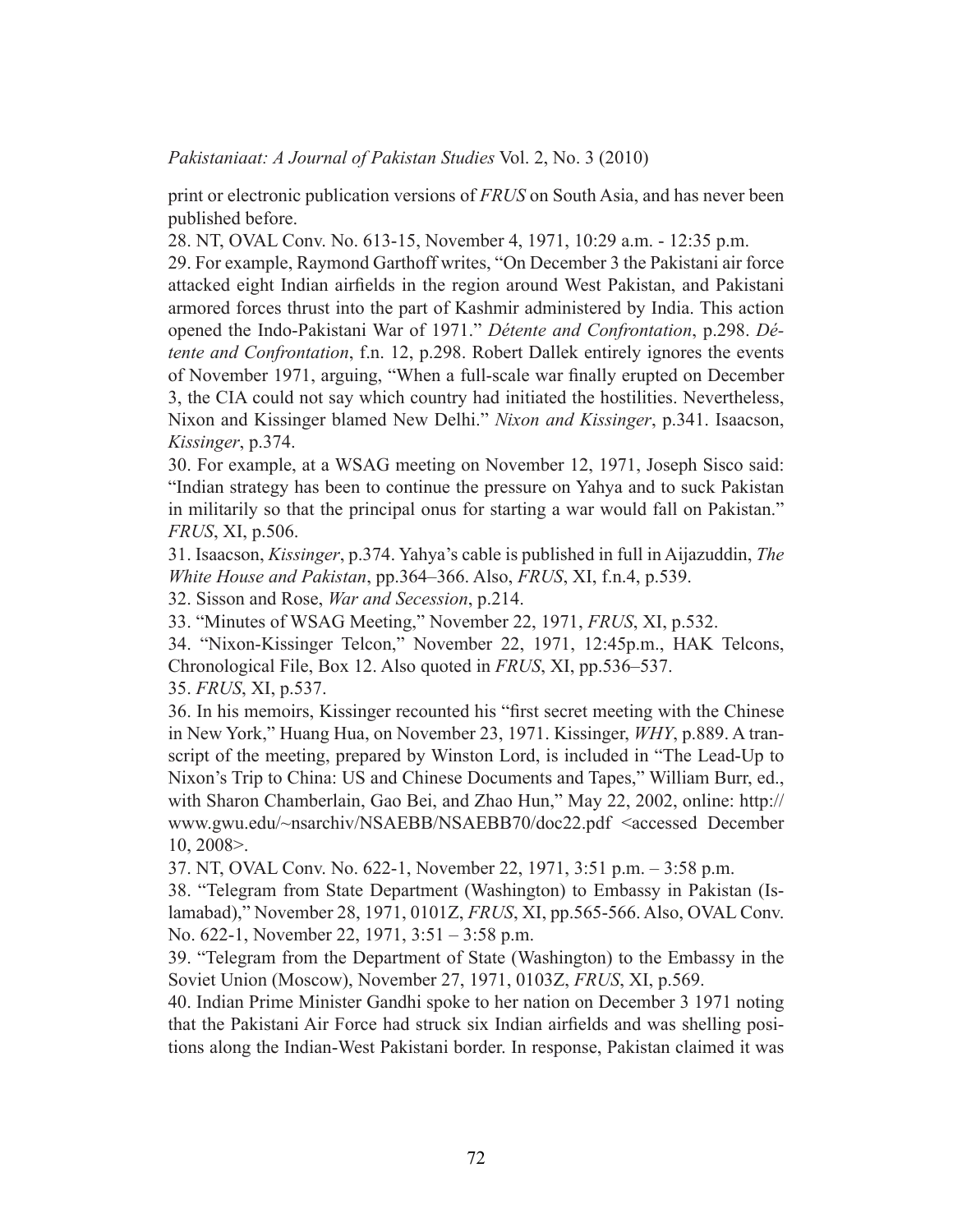responding to "aggressive" Indian reconnaissance over West Pakistan. *FRUS*, XI, p.592.

41. "Kissinger-Nixon Telcon," December 3, 1971, 10:45 a.m. in *FRUS*, XI, pp.593- 594.

42. The minutes of the first meeting were among the leaked documents published by Jack Anderson, in which Kissinger famously said—and has been oft-quoted in news stories and histories ever since, "I've been catching unshirted hell every half-hour from the President who says we're not tough enough. He believes State is pressing us to be tough and I'm resisting…He wants to tilt toward Pakistan." "WSAG Minutes," December 3, 1971, 11:19-11:55 a.m., *FRUS*, XI, p.597.

43. *FRUS*, XI, pp.596-604. Kissinger also convened the WSAG on December 4, 1971. DCI Helms noted how the Soviet Union had shifted its position from opposing an Indo-Pakistani war "to the conclusion that Moscow would not do much to try to halt hostilities." *FRUS*, XI, fn 3, p.621. Also, *FRUS*, XI, pp.620-627.

44. "Kissinger-Nixon Telcon," December 5, 1971, no time, HAK Telcons, Home File, Box 29. Also, *FRUS*, XI, pp.635-640.

45. "Kissinger-Vorontsov Memcon," December 5, 1971, NPMP, President's Trip Files, Box 492, NARA II.

46. "Kissinger-Vorontsov Telcon," December 6, 1971, 3:32 p.m., HAK Telcons, Chronological File, Box 12.

47. "Nixon to Brezhnev," December 6, 1971, *Détente Years*, p.532.

48. "Brezhnev to Nixon," December 6, 1971, NPMP, NSC Files, President's Trip Files, Box 492, NARA II. Also, Memorandum for the President from Henry Kissinger, December 8, NPMP, NSC Files, President's Trip Files, Dobrynin/Kissinger 1971, v. 8. Box 492.

49. In his memoirs, Nixon wrote of the September 1970 Jordanian Crisis: "However, one thing was clear. We could not allow Hussein to be overthrown by a Sovietinspired insurrection. If it succeeded, the entire Middle East might erupt in war… Soviet prestige was on the line with both the Syrians and the Egyptians. Since the United States could not stand idly by and watch Israel being driven into the sea, the possibility of a direct US-Soviet confrontation was uncomfortably high. It was like a ghastly game of dominoes, with a nuclear war waiting at the end." Nixon, *RN*, p.483.

50. NT, OVAL Conv. No. 630-2, December 6, 1971, 12:02 – 12:06 p.m.

51. NT, OVAL Conv. No. 630-10, December 6, 1971, 3:04 – 3:08 p.m.

52. "Haig-Vorontsov Telcon," December 8, 1971, 3:50 p.m., *Détente Years*, f.n.3, p.533.

53. NT, EOB Conv. No. 307-27 between Nixon, Kissinger, and Mitchell, December 8, 1971, 4:20-5:01 p.m., *FRUS*, E-7.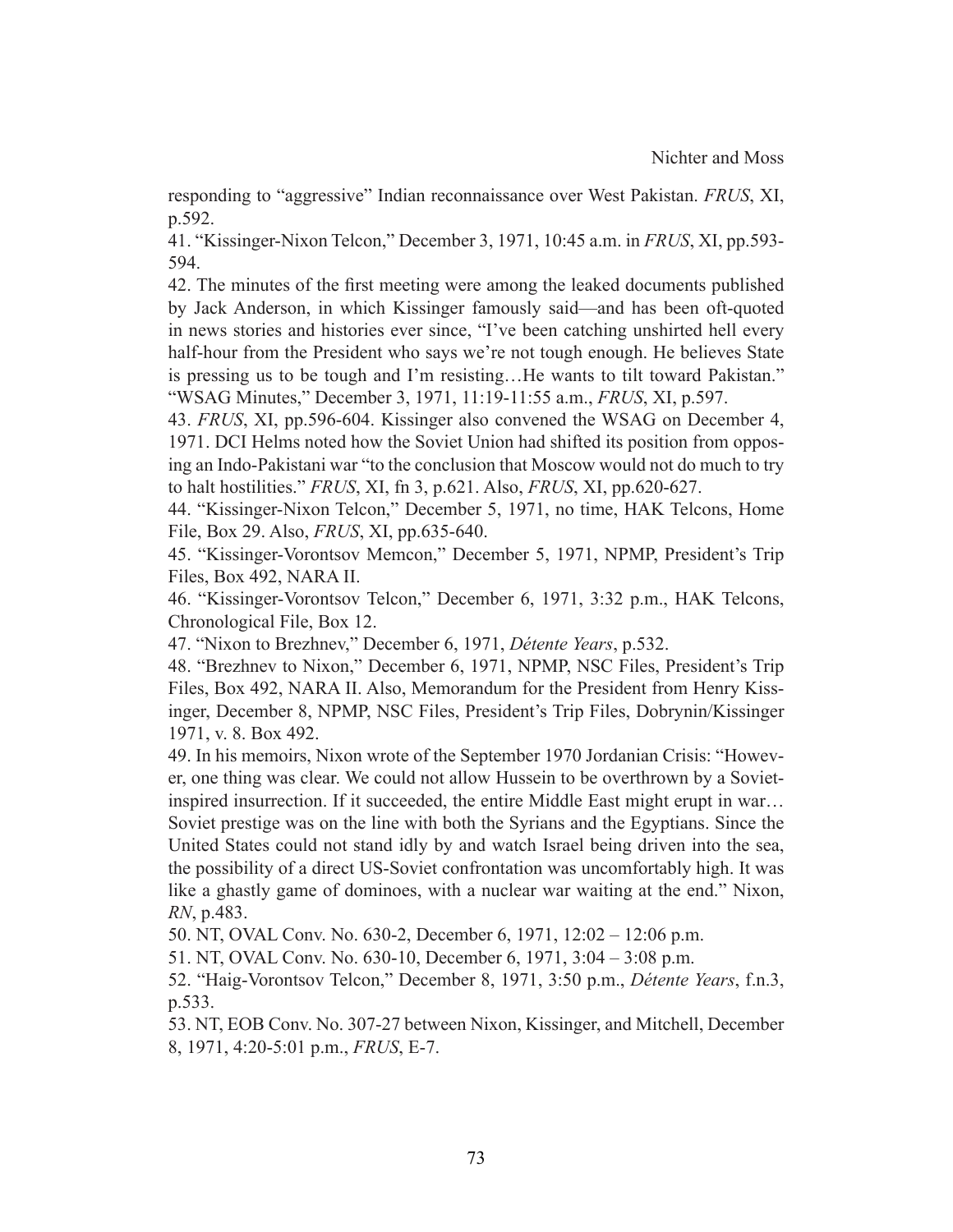54. "Brezhnev to Nixon," December 8, 1971, *Détente Years*, pp.534-535.

55. "Telegram from Vorontsov to the Soviet Foreign Ministry," December 9, 1971, *Détente Years*, pp.535-536.

56. Henry A. Kissinger, "Memorandum for the President," December 9, 1971. NPMP, NSC Files, President's Trip Files, Box 492, NARA II.

57. OVAL Conv. No. 634-12, *FRUS*, E-7.

58. "Nixon, Matskevich, Vorontsov, Kissinger Memcon: Memorandum for the President's File," Washington, December 9, 1971, *FRUS*, XIV, p.771.

59. The Soviets were likely protesting the tacit American encouragement that Pakistan receive military aid through third parties, such as Iran and Jordan. *FRUS*, XIV. Also, "Kissinger-Bhutto Telcon," December 12, 1971, no time, HAK Telcons, Chronological File, Box 11.

60. NT, OVAL Conv. No. 635–8, December 10, 1971, 10:51-11:12 a.m., *FRUS*, E-7.

61. "Nixon to Brezhnev," December 10, 1971, *FRUS* XI, pp.745-746.

62. *Détente Years*, p.538. *FRUS*, 1961-1963, v. XIX, South Asia, Document 191.

63. "Nixon to Brezhnev," December 10, 1971, FRUS XI, pp.745-746.

64. "Memcon Huang Hua, Ch'en Ch'u, T'ang Wen'sheng, Kissinger, Bush, Haig and Lord," December 10, 1971, 6;05 – 7:55 p.m., New York City-East Side, DNSA online.

65. "Kissinger-Vorontsov Telcon," December 11, 1971, c.a. 3:00 p.m., *Détente Years*, pp.539-540.

66. NT, OVAL Conv. No. 637-3 between Nixon and Kissinger, December 12, 1971,  $8:45 - 9:42$  a.m.

67. "Kissinger-Vorontsov Telcon," December 12, 1971, 10:05 a.m., HAK Telcons, Chronological File, Box 12.

68. "Nixon to Brezhnev," December 12, 1971, *Détente Years*, p.543.

69. "Soviet Hotline Message," December 13, 1971, NPMP, NSC Files, Box 492, NARA II.

70. William Safire, "ON LANGUAGE: Off the Record," *New York Times* (October

29, 1989) http://query.nytimes.com/gst/fullpage.html?res=950DE6DC1F3CF93A A15753C1A96F948260&sec=&spon=&pagewanted=all

71. James M. Naughton, "Nixon May Review Trip Unless Soviet Curbs India," *The New York Times* (December 15, 1971) p.1.

72. Jack Anderson, "The Washington Merry-Go-Round: US, Soviet vessels in Bay of Bengal," *The Washington Post* (December 14, 1971) p.B15.

73. James Rosen, *The Strong Man*, p.169.